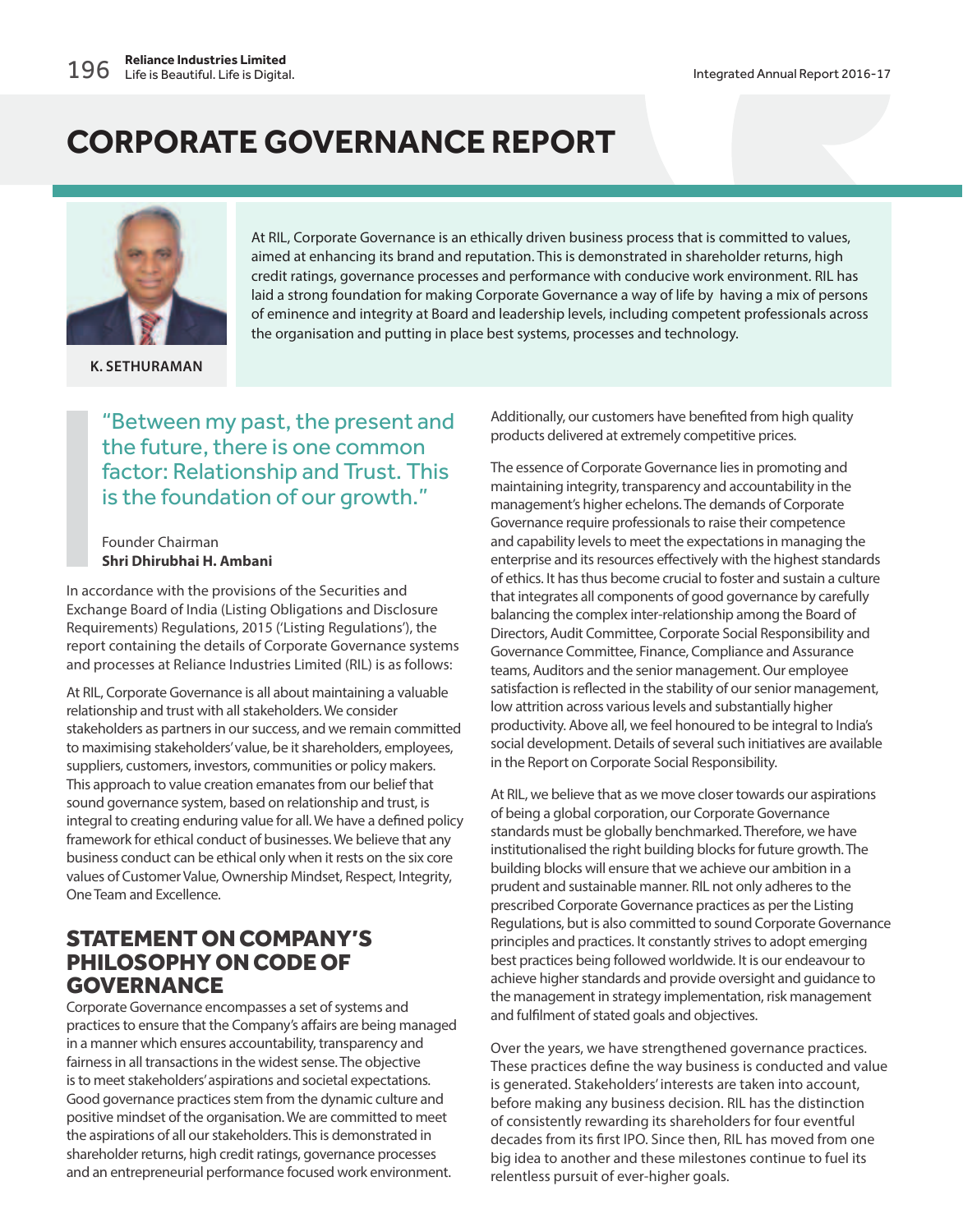|                                       | $02 - 56$                           | 57-179                      | 180-277           | 278-419                        | 420-452                                  |  |
|---------------------------------------|-------------------------------------|-----------------------------|-------------------|--------------------------------|------------------------------------------|--|
| Corporate<br><b>Governance Report</b> | <b>CORPORATE</b><br><b>OVERVIEW</b> | MANAGEMENT<br><b>REVIEW</b> | <b>GOVERNANCE</b> | <b>FINANCIAL</b><br>STATEMENTS | <b>SHAREHOLDER</b><br><b>INFORMATION</b> |  |

On standalone basis, we have grown by a Compounded Annual Growth Rate (CAGR) of Revenues 23.6%, EBITDA 25.6% and Net Profit 26.9%. The financial markets have endorsed our sterling performance and the market capitalisation has increased by CAGR of 31.5% during the same period. In terms of distributing wealth to our shareholders, apart from having a track record of uninterrupted dividend payout, we have also delivered consistent unmatched shareholder returns since listing. The result of our initiative is our ever widening reach and recall. Our shareholder base has grown from 52,000 after the IPO to a consolidated present base of around 2.5 million.

For decades, RIL is growing in step with India's industrial and economic development. The Company has helped transform the Indian economy with big-ticket projects and world-class execution. The quest to help elevate India's quality of life continues and is unabated. It emanates from a fundamental article of faith: 'What is good for India is good for Reliance'.

We believe, Corporate Governance is not just a destination, but a journey to constantly improve sustainable value creation. It is an upward-moving target that we collectively strive towards achieving. Our multiple initiatives towards maintaining the highest standards of governance are detailed in the following pages.

### **APPROPRIATE GOVERNANCE STRUCTURE WITH DEFINED ROLES AND RESPONSIBILITIES**

The Company has put in place an internal governance structure with defined roles and responsibilities of every constituent of the system. The Company's shareholders appoint the Board of Directors, which in turn governs the Company. The Board has established seven Committees to discharge its responsibilities in an effective manner. RIL's Company Secretary acts as the Secretary to all the committees. The Chairman and Managing Director (CMD) provides overall direction and guidance to the Board. In the operations and functioning of the Company, the CMD is assisted by four Executive Directors and a core group of senior level executives.

The Chairman of the Board ('the Chairman') is the leader of the Board. The Chairman is responsible for fostering and promoting the integrity of the Board while nurturing a culture where the Board works harmoniously for the long-term benefit of the Company and all its stakeholders. The Chairman guides the Board for effective governance structure in the Company. In doing so, the Chairman presides at the meetings of the Board and the shareholders of the Company.

The Chairman takes a lead role in managing the Board and facilitating effective communication among Directors. The Chairman is responsible for matters pertaining to governance, including the organisation and composition of the Board, the organisation and conduct of Board meetings, effectiveness of

the Board, committees and individual Directors in fulfilling their responsibilities. The Company Secretary assists the Chairman in management of the Board's administrative activities such as meetings, schedules, agendas, communication and documentation.

The Chairman actively works with the Human Resources, Nomination and Remuneration Committee to plan the Board and committees' composition, induction of directors to the Board, plan for director succession, participate in the Board effectiveness evaluation process and meet the individual directors to provide constructive feedback and advice.

The Chairman is responsible for corporate strategy, brand equity, planning, external contacts and all management matters.

### **BOARD LEADERSHIP**

A majority of the Board i.e. 8 out of 14, are Independent Directors. At RIL, it is our belief that an enlightened Board consciously creates a culture of leadership to provide a longterm vision and policy approach to improve the quality of governance. The Board's actions and decisions are aligned with the Company's best interests. It is committed to the goal of sustainably elevating the Company's value creation. The Company has defined guidelines and an established framework for the meetings of the Board and committees. These guidelines seek to systematise the decision-making process at the meetings of the Board and committees in an informed and efficient manner.

The Board critically evaluates the Company's strategic direction, management policies and their effectiveness. The agenda for the Board reviews include strategic review from each of the Committees, a detailed analysis and review of annual strategic and operating plans, capital allocation and budgets. Additionally, the Board reviews related party transactions, possible risks and risk mitigation measures, financial reports and business reports from each of the sector heads. Frequent and detailed interaction sets the agenda and provides the strategic roadmap for the Company's future growth.

### **ETHICS/GOVERNANCE POLICIES**

At RIL, we strive to conduct our business and strengthen our relationships in a manner that is dignified, distinctive and responsible. We adhere to ethical standards to ensure integrity, transparency, independence and accountability in dealing with all stakeholders. Therefore, we have adopted various codes and policies to carry out our duties in an ethical manner. Some of these codes and policies are:

- Code of Conduct
- Code of Conduct for Prohibition of Insider Trading
- Health, Safety and Environment (HSE) Policy
- Vigil Mechanism and Whistle Blower Policy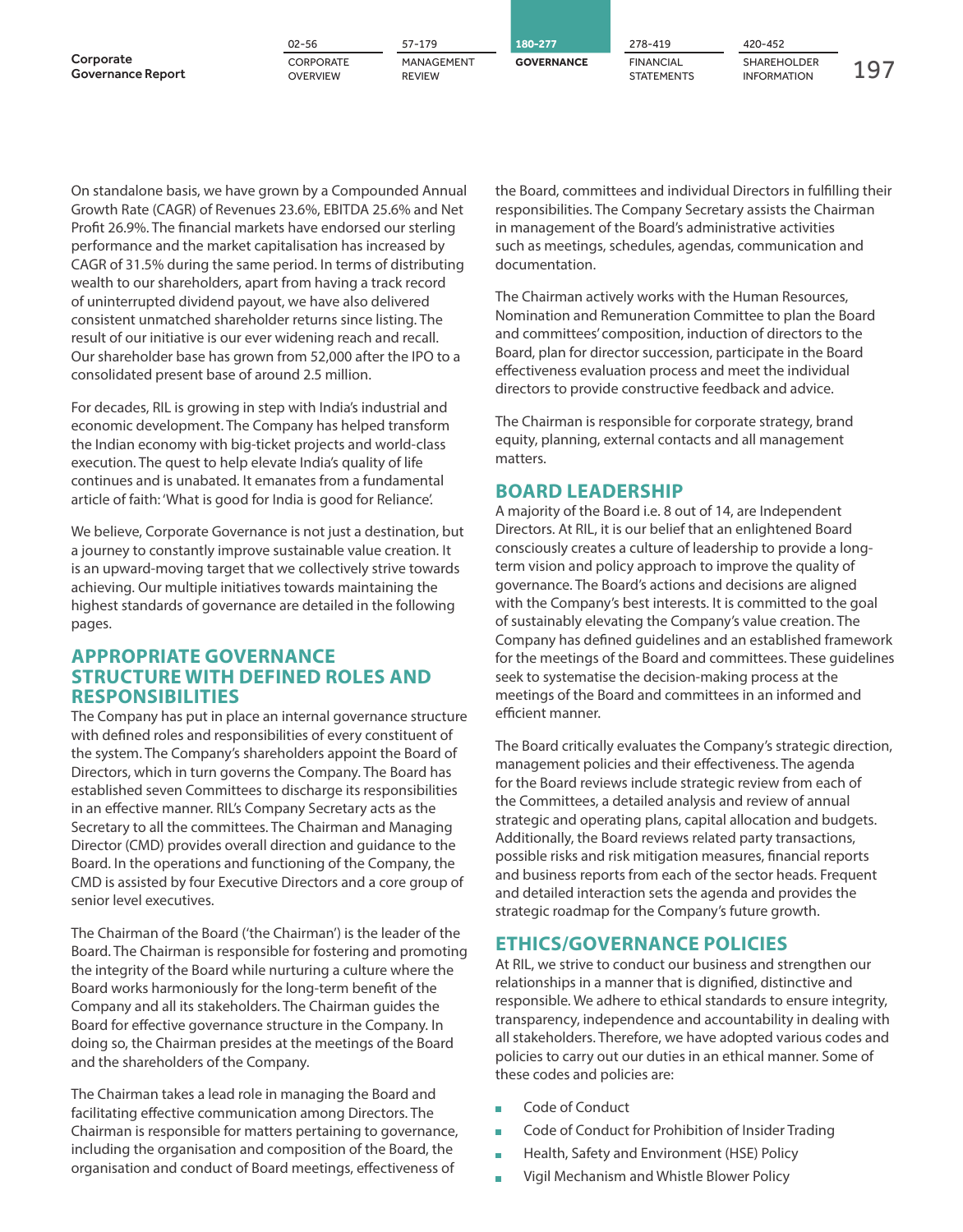- **Policy on Materiality of Related Party Transactions and on** Dealing with Related Party Transactions
- **Corporate Social Responsibility Policy**
- **Policy for Selection of Directors and determining Directors** Independence
- **Remuneration Policy for Directors, Key Managerial** Personnel and other Employees
- **Policy for determining Material Subsidiaries**
- Code of Practices and Procedures for Fair Disclosure of Unpublished Price Sensitive Information
- **Policy for Preservation of Documents**
- Policy on Determination and Disclosure of Materiality of Events and Information and Web Archival Policy
- **Dividend Distribution Policy**

### **AUDITS AND INTERNAL CHECKS AND BALANCES**

S R B C & CO LLP, Chartered Accountants and D T S & Associates, Chartered Accountants, are proposed as Auditors of the Company, for a term of 5 (five) consecutive years, subject to ratification of appointment by the members at the every Annual General Meeting to be held after the ensuing Annual General Meeting. The Company has an Internal Audit Cell besides external firms acting as independent internal auditors that reviews internal controls and operating systems and procedures. A dedicated Legal Compliance Cell ensures that the Company conducts its businesses with high standards of legal, statutory and regulatory compliances. RIL has instituted a legal compliance programme in conformity with the best international standards, supported by a robust online system that covers Company's all businesses as well as its subsidiaries. The purview of this system includes various statutes, such as industrial and labour laws, taxation laws, corporate and securities laws and health, safety and environment regulations.

At the heart of our processes is the extensive use of technology. This ensures robustness and integrity of financial reporting and internal controls, allows optimal use and protection of assets, facilitates accurate and timely compilation of financial statements and management reports and ensures compliance with statutory laws, regulations and company policies.

### **MANAGEMENT INITIATIVES FOR CONTROLS AND COMPLIANCE**

The Company has established the Reliance Management System (RMS) as part of its transformation agenda. RMS incorporates an integrated framework for managing risks and internal controls. The internal financial controls have been documented, embedded and digitised in the business processes. Internal controls are regularly tested for design, implementation and operating effectiveness.

### **BEST CORPORATE GOVERNANCE PRACTICES**

RIL maintains the highest standards of Corporate Governance. It is the Company's constant endeavour to adopt the best Corporate Governance practices keeping in view the international codes of Corporate Governance and practices of well-known global companies. Some of the best implemented global governance norms include the following:

- The Company has a designated Lead Independent Director with a defined role.
- **All securities related filings with Stock Exchanges are** reviewed every quarter by the Stakeholders' Relationship Committee.
- The Company has independent Board Committees for matters related to Corporate Governance and stakeholders' interface and nomination of Board members.
- The Company's internal audit is also conducted by independent auditors.
- The Company also undergoes quarterly secretarial audit conducted by an independent company secretary who is in whole-time practice. The quarterly secretarial audit reports are placed before the Board and the annual secretarial audit report placed before the Board, is included in the Annual Report.

### **BUSINESS AND FUNCTIONAL RISK AND ASSURANCE COMMITTEES (BRACS)**

To have a better assessment of the business and functional risks and to monitor risk mitigation effectiveness based on risk evaluation, the concept of BRACs was introduced comprising senior management personnel in the said committee.

### **RIL'S SUSTAINABILITY REPORTING JOURNEY**

RIL commenced annual reporting of its triple-bottom-line performance from the financial year (FY) 2004-05. All its sustainability reports are assured externally. The maiden report in FY 2004-05, was based on then prevalent GRI G2 guidelines, received 'in-accordance' status from GRI. The subsequent reports from FY 2006-07 to FY 2010-11 were based on 'GRI G3' guidelines and GRI Checked with an 'A+' application level. From FY 2006-07, in addition to GRI G3 Sustainability Reporting Guidelines, RIL referred to the American Petroleum Institute / The International Petroleum Industry Environmental Conservation Association (API/IPIECA), Sustainability Reporting Guidelines and the United Nations Global Compact (UNGC) Principles. From FY 2006-07, RIL has also aligned its sustainability activities with the focus areas of the World Business Council for Sustainable Development. From FY 2011- 12, RIL adopted the newly published GRI G3.1 guidelines and in addition referred to GRI G3.1 – Oil & Gas Sector Supplement. In the same year, RIL also aligned its sustainability report with the National Voluntary Guidelines on Social, Environmental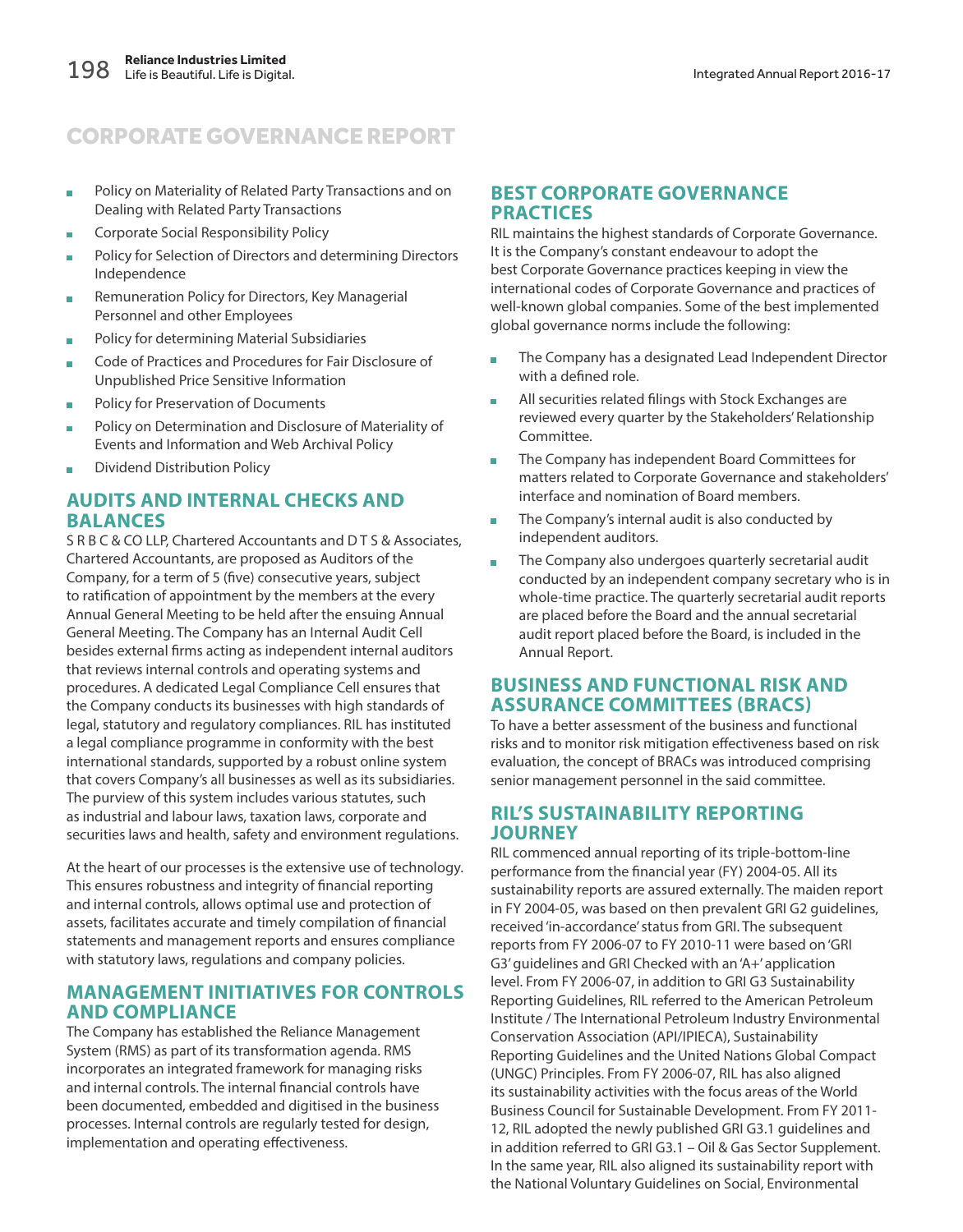|                                       | $02 - 56$                    | 57-179                      | 180-277           | 278-419                               | 420-452                                  |  |
|---------------------------------------|------------------------------|-----------------------------|-------------------|---------------------------------------|------------------------------------------|--|
| Corporate<br><b>Governance Report</b> | CORPORATE<br><b>OVERVIEW</b> | MANAGEMENT<br><b>REVIEW</b> | <b>GOVERNANCE</b> | <b>FINANCIAL</b><br><b>STATEMENTS</b> | <b>SHAREHOLDER</b><br><b>INFORMATION</b> |  |

and Economic Responsibilities of Business framed by the Government of India. RIL was among the first to adopt GRI's G4 Guidelines from FY 2014-15 and also aligned the G4 Report to the 17 Sustainable Development Goals (SDG) released at the United Nation Sustainable Development Summit in 2015 which embrace a universal approach to the sustainable development agenda. Since October 2016, the GRI G4 guidelines have transitioned to GRI Standards. The GRI standards are the first global standards for sustainability reporting. In the current year, RIL has adopted the GRI standards for sustainability reporting.

To strengthen its commitment to responsible business, the Board of the Company has adopted Business Responsibility Framework based on the principles of National Voluntary Guidelines on Social, Environmental and Economic Responsibilities of Business (NVG) as issued by the Ministry of Corporate Affairs, Government of India. In conformance to the NVG and Regulation 34 of the Listing Regulations, a Business Responsibility Report is attached forming part of the Annual Report. This Report is in addition to RIL's Sustainability Report.

### **INTEGRATED REPORTING**

During the year 2016-17, RIL has embraced integrated reporting approach aligned with the International Integrated Reporting Council's (IIRC) <IR> framework. The long term sustainability of any business is not only limited to its financial or economic value creation, but also depends, among other things, on the timely and sufficient availability of natural resources, people with the right skill sets, knowledge and technology to support business processes and license to operate from all relevant stakeholders. The concept of six capitals as propounded by the <IR> Framework also states the interrelatedness of each capital to the other. Value creation across each capital is fundamental to the long term viability of RIL's business. This integrated annual report also spells out the extent to which RIL's operations and strategy are integrated with the capitals viz; .

#### **1. NATURAL CAPITAL**

 RIL focuses on the five areas i.e. clean air, clean water, preventing soil contamination, preserving flora and fauna and diligent use of scarce resources. RIL's intent is to ensure minimisation of environmental impact through mitigation and offset initiatives. While positive impacts like enhanced renewable portfolio and enhanced water and waste recycling help RIL offset negative impacts, mitigation of unavoidable impacts is carried out through advanced technological interventions such as clean technologies and investment in pollution control equipment

#### **2. HUMAN CAPITAL**

 RIL has created employment for more than 1.4 lakhs of employees and through Jio more than 50 lakh people were employed. It continues to maintain a progressive people environment, where purpose driven talent is attracted, engaged and motivated by a consistent, meritocratic HR

framework. RIL has provided around 76.06 lakh man-hours training to its people. RIL embraces a culture of diversity and provides equal opportunity to all its employees.

#### **3. INTELLECTUAL CAPITAL**

 RIL has transitioned from a smart buyer of technology to a fast customiser of technology and a flagship developer through largely in-house developed technology that creates significant value.

### **4. MANUFACTURED CAPITAL**

 Setting up Refinery off gas cracker, Petcoke gasification plant, improving long term supply security of ethane to the existing crackers were some of the key ongoing projects in FY 2016-17. Jio has built a world-class all-IP data strong future proof network with latest 4G LTE technology. It is future ready and can be easily upgraded to support even more data, as technologies advance on to 5G, 6G and beyond.

### **5. FINANCIAL CAPITAL**

 RIL has maintained two notches above India's sovereign rating for its international debt at BBB+ by S&P. The ratings have been maintained despite RIL being in an investment cycle. RIL is able to access capital from diversified market at competitive rates.

### **6. SOCIAL AND RELATIONSHIP CAPITAL**

 RIL, through its social development projects under the seven focus areas, has enabled the promotion of equitable economic growth and ensured a more sustainable, inclusive and people-centric development. GenNext Hub, a uniquely positioned global programme helped start-ups think big and grow fast

### **SHAREHOLDERS' COMMUNICATIONS**

The Board recognises the importance of two-way communication with shareholders, giving a balanced report of results and progress and responding to questions and issues raised. RIL's corporate website (www.ril.com) has information for institutional and retail shareholders alike. Shareholders seeking information related to their shareholding may contact the Company directly or through Company's Registrars and Transfer Agents, details of which are available on the Company's website. RIL ensures that complaints and suggestions of its shareholders are responded to. A comprehensive and informative shareholders' referencer is appended to this Annual Report highlighting various securities related transactions towards knowledge sharing.

### **ROLE OF THE COMPANY SECRETARY IN OVERALL GOVERNANCE PROCESS**

The Company Secretary plays a key role in ensuring that the Board (including committees thereof) procedures are followed and regularly reviewed. The Company Secretary ensures that all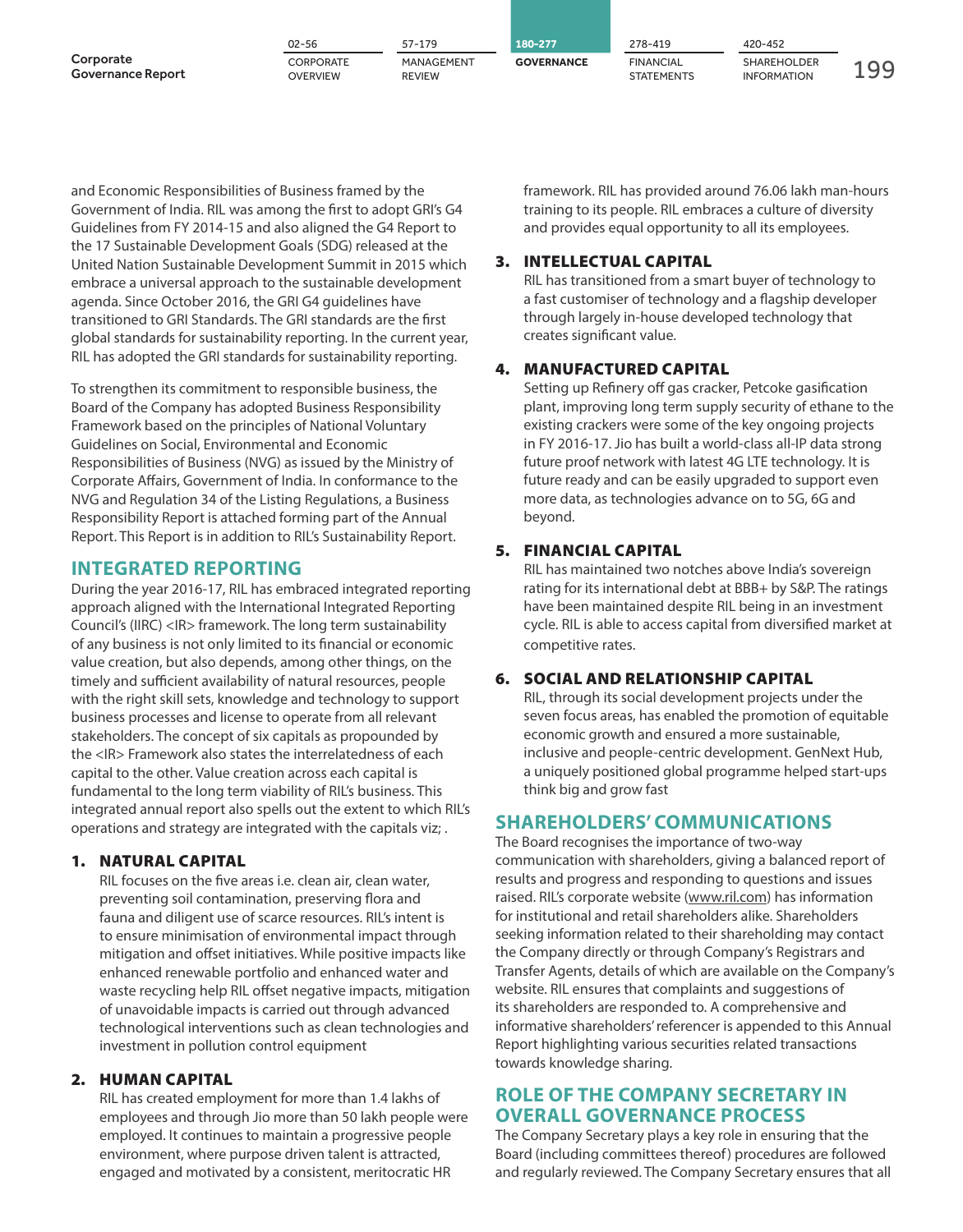relevant information, details and documents are made available to the Directors and senior management for effective decisionmaking at the meetings. The Company Secretary is primarily responsible to assist and advise the Board in the conduct of affairs of the Company, to ensure compliance with applicable statutory requirements and Secretarial Standards, to provide guidance to directors and to facilitate convening of meetings. He interfaces between the management and regulatory authorities for governance matters.

### BOARD OF DIRECTORS

### **BOARD COMPOSITION AND CATEGORY OF DIRECTORS**

The Company's policy is to maintain optimum combination of Executive and Non-Executive Directors. The composition of the Board and category of Directors are as follows:

| <b>Category</b>    | <b>Name of Directors</b>                  |
|--------------------|-------------------------------------------|
|                    | Mukesh D. Ambani                          |
| <b>Promoter</b>    | (Chairman and Managing Director)          |
| <b>Directors</b>   | Nita M. Ambani                            |
|                    | (Non-Executive, Non-Independent Director) |
| <b>Independent</b> | Mansingh L. Bhakta                        |
| <b>Directors</b>   | Yogendra P. Trivedi                       |
|                    | Dr. Dharam Vir Kapur                      |
|                    | Prof. Ashok Misra                         |
|                    | Prof. Dipak C. Jain                       |
|                    | Dr. Raghunath A. Mashelkar                |
|                    | Adil Zainulbhai                           |
|                    | Raminder Singh Gujral                     |
| <b>Executive</b>   | Nikhil R. Meswani                         |
| <b>Directors</b>   | Hital R. Meswani                          |
|                    | P.M.S. Prasad                             |
|                    | Pawan Kumar Kapil                         |

Smt. Nita M. Ambani is the spouse of Shri Mukesh D. Ambani. Shri Nikhil R. Meswani and Shri Hital R. Meswani, are brothers and not related to promoter directors. None of the other directors are related to any other director on the Board.

### **SELECTION OF INDEPENDENT DIRECTORS**

Considering the requirement of skill sets on the Board, eminent people having an independent standing in their respective field/profession, and who can effectively contribute to the Company's business and policy decisions are considered by the Human Resources, Nomination and Remuneration Committee, for appointment, as Independent Director on the Board. The Committee, inter alia, considers qualification, positive attributes, area of expertise and number of Directorships and Memberships held in various committees of other companies by such persons in accordance with the Company's Policy for Selection of Directors and determining Directors' independence. The Board considers the Committee's recommendation, and takes appropriate decision.

Every Independent Director, at the first meeting of the Board in which he participates as a Director and thereafter at the first meeting of the Board in every financial year, gives a declaration that he meets the criteria of independence as provided under law.

### **FAMILIARISATION PROGRAMMES FOR BOARD MEMBERS**

The Board members are provided with necessary documents/ brochures, reports and internal policies to enable them to familiarise with the Company's procedures and practices.

Periodic presentations are made at the Board and Committee meetings on business and performance updates of the Company, global business environment, business strategy and risks involved. Detailed presentations on the Company's business segments are made at the separate meetings of the Independent Directors from time to time.

Quarterly updates on relevant statutory changes and landmark judicial pronouncements encompassing important laws are regularly circulated to the Directors. Site visits to various plant locations are organised for the Independent Directors to enable them to understand the operations of the Company.

The details of such familiarisation programmes for Independent Directors are put up on the website of the Company and can be accessed at http://www.ril.com/InvestorRelations/Downloads.aspx

### **LEAD INDEPENDENT DIRECTOR**

The Company's Board of Directors has designated Shri Mansingh L. Bhakta as the Lead Independent Director way back in October 2005. The Lead Independent Director's role is as follows:

- To preside over all meetings of Independent Directors
- To ensure there is an adequate and timely flow of information to Independent Directors
- To liaise between the Chairman and Managing Director, the Management and the Independent Directors
- To preside over meetings of the Board and Shareholders when the Chairman and Managing Director is not present, or where he is an interested party
- To perform such other duties as may be delegated to the Lead Independent Director by the Board/ Independent **Directors**

### **MEETINGS OF INDEPENDENT DIRECTORS**

The Company's Independent Directors met four times during the financial year 2016-17 and held meetings without the presence of Executive Directors. Such meetings were conducted to enable Independent Directors to discuss matters pertaining to the Company's affairs and put forth their views to the Lead Independent Director. The Lead Independent Director takes appropriate steps to present Independent Directors' views to the Chairman and Managing Director.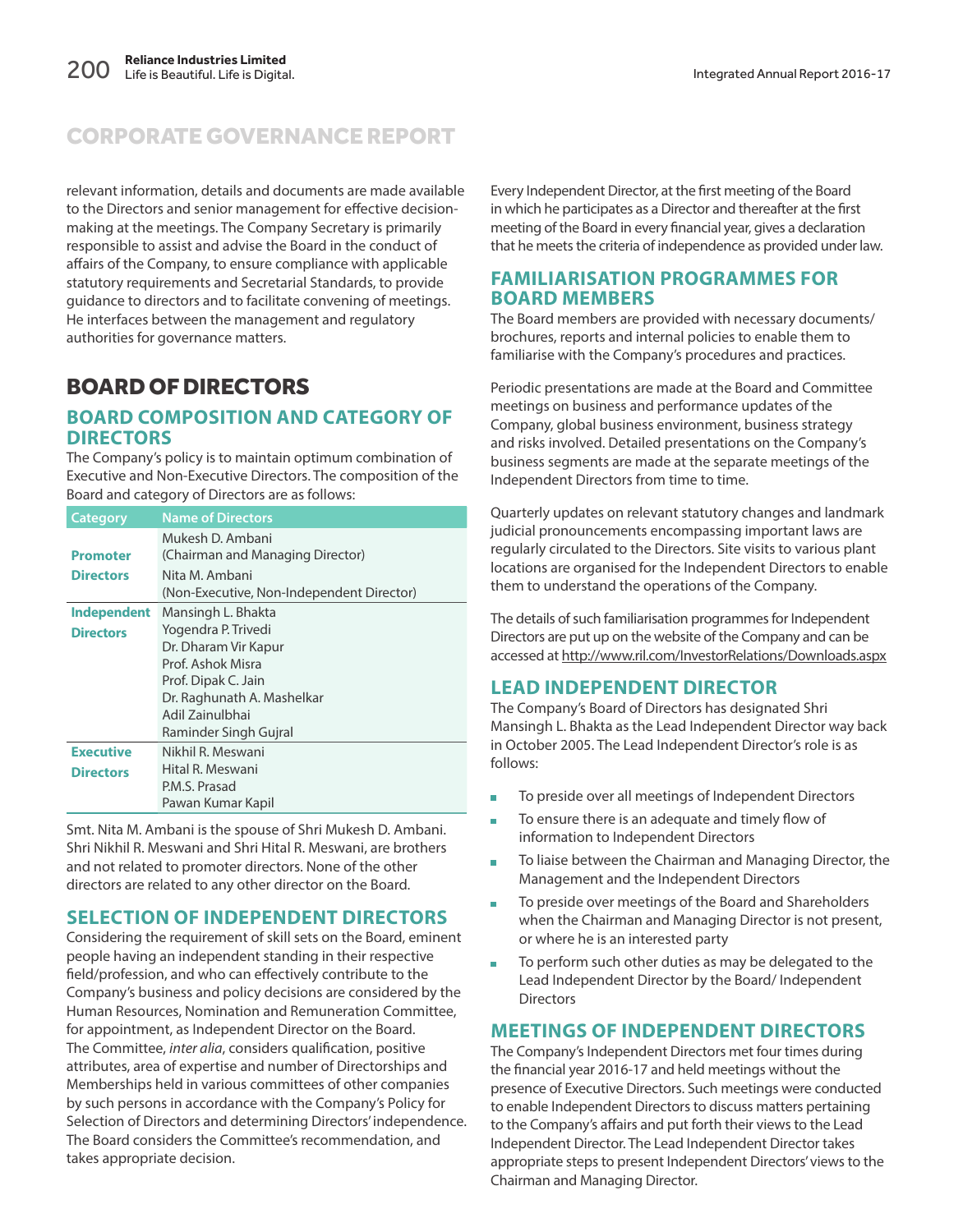|                                       | 02-56                        | 57-179                      | 180-277           | 278-419                        | 420-452                                  |  |
|---------------------------------------|------------------------------|-----------------------------|-------------------|--------------------------------|------------------------------------------|--|
| Corporate<br><b>Governance Report</b> | CORPORATE<br><b>OVERVIEW</b> | MANAGEMENT<br><b>REVIEW</b> | <b>GOVERNANCE</b> | <b>FINANCIAL</b><br>STATEMENTS | <b>SHAREHOLDER</b><br><b>INFORMATION</b> |  |

### **CODE OF CONDUCT**

The Company has in place a comprehensive Code of Conduct ('the Code') applicable to the Directors and employees. The Code is applicable to Non-Executive Directors including Independent Directors to such extent as may be applicable to them depending on their roles and responsibilities. The Code gives guidance and support needed for ethical conduct of business and compliance of law. The Code reflects the values of the Company viz. Customer Value, Ownership Mind-set, Respect, Integrity, One Team and Excellence.

A copy of the Code has been put up on the Company's website and can be accessed at http://www.ril.com/InvestorRelations/ Downloads.aspx. The Code has been circulated to Directors and Management Personnel, and its compliance is affirmed by them annually.

A declaration signed by the Company's Chairman and Managing Director is published in this Report.

### **SUCCESSION PLANNING**

The Human Resources, Nomination and Remuneration Committee believes that sound succession plans for the senior leadership are very important for creating a robust future for the Company. The Committee works along with the Human Resource team of the Company for a proper leadership succession plan.

### **PERFORMANCE EVALUATION CRITERIA FOR DIRECTORS**

The Human Resources, Nomination and Remuneration Committee has devised criteria for evaluation of the performance of the Directors including Independent Directors. The said criteria provide certain parameters like attendance, acquaintance with business, communicating inter se board members, effective participation, domain knowledge, compliance with code of conduct, vision and strategy, benchmarks established by global peers etc., which is in compliance with applicable laws, regulations and guidelines.

### **DIRECTORS' PROFILE**

A brief resume of Directors, nature of their expertise in specific functional areas and names of companies in which they hold Directorships, Memberships/ Chairmanships of Board Committees are available on the website of the Company: www.ril.com.

### BOARD MEETINGS, BOARD COMMITTEE MEETINGS AND PROCEDURES

### **INSTITUTIONALISED DECISION-MAKING PROCESS**

The Board of Directors is the apex body constituted by shareholders for overseeing the Company's overall functioning. The Board provides and evaluates the Company's strategic direction, management policies and their effectiveness, and ensures that shareholders' long-term interests are being served.

The Board has constituted seven Committees, viz. Audit Committee, Human Resources, Nomination and Remuneration Committee, Stakeholders' Relationship Committee, Corporate Social Responsibility and Governance Committee, Risk Management Committee, Health, Safety and Environment Committee and Finance Committee. The Board is authorised to constitute additional functional Committees, from time to time, depending on business needs.

The Company's internal guidelines for Board / Committee meetings facilitate decision-making process at its meetings in an informed and efficient manner. The following sub-sections deal with the practice of these guidelines at RIL.

### **SCHEDULING AND SELECTION OF AGENDA ITEMS FOR BOARD MEETINGS**

Minimum five pre-scheduled Board meetings are held annually. Additional Board meetings are convened to address the Company's specific needs. In case of business exigencies or urgency, resolutions are passed by circulation. The Board notes compliance reports of all laws applicable to the Company, every quarter.

The meetings are held at the Company's office at Maker Chambers IV, 222, Nariman Point, Mumbai 400 021 and major plant locations as decided by the Board.

The Company's various business heads / service heads are advised to schedule their work plans well in advance, particularly with regard to matters requiring discussion/ approval/decision at Board/Committee meetings. Such matters are communicated by them to the Company Secretary in advance so that they are included in the agenda for Board/ Committee meetings.

The Board is given presentations covering Finance, Sales, Marketing, the Company's major business segments and their operations, overview of business operations of major subsidiary companies, global business environment, the Company's business areas, including business opportunities and strategy and risk management practices before taking on record the Company's quarterly/annual financial results.

The Chairman of the Board and Company Secretary, in consultation with other concerned members of the senior management, finalise the agenda for Board meetings.

The agenda and notes on agenda are circulated to Directors in advance, and in the defined agenda format. All material information is incorporated in the agenda for facilitating meaningful and focused discussions at the meeting. Where it is not practicable to attach any document to the agenda, it is tabled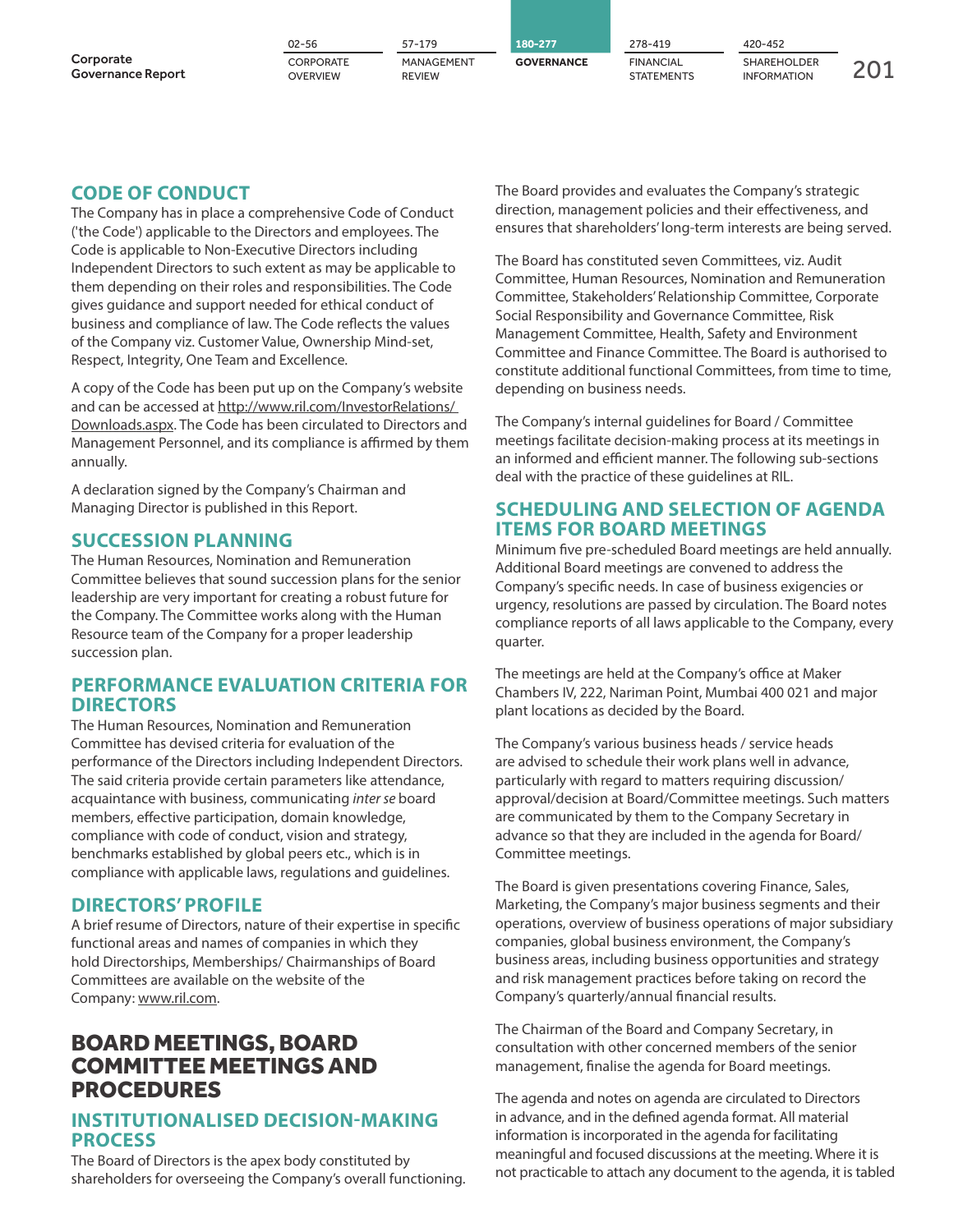before the meeting with specific reference to this effect in the agenda. In special and exceptional circumstances, additional or supplementary item(s) on the agenda are permitted.

All Board and Committee meetings agenda papers are disseminated electronically on a real-time basis, by uploading them on a secured online application specifically designed for this purpose, thereby eliminating circulation of printed agenda papers.

### **RECORDING MINUTES OF PROCEEDINGS AT BOARD AND COMMITTEE MEETINGS**

The Company Secretary records minutes of proceedings of each Board and Committee meeting. Draft minutes are circulated to Board/ Committee members for their comments. The minutes are entered in the Minutes Book within 30 days from the conclusion of the meeting.

### **POST MEETING FOLLOW-UP MECHANISM**

The guidelines for Board and Board Committee meetings facilitate an effective post meeting follow-up, review and reporting process for decisions taken by the Board and Committees thereof.

Important decisions taken at Board/ Committee meetings are communicated promptly to the concerned departments/ divisions. Action taken report on decisions/minutes of the

previous meeting(s) is placed at the succeeding meeting of the Board/Committees for noting.

### **COMPLIANCE**

The Company Secretary, while preparing the agenda, notes on agenda and minutes of the meeting(s), is responsible for and is required to ensure adherence to all applicable laws and regulations, including the Companies Act, 2013 read with rules issued thereunder, as applicable and Secretarial Standard-1 and Secretarial Standard-2 issued by the Institute of Company Secretaries of India.

#### **NUMBER OF BOARD MEETINGS HELD WITH DATES**

Six Board meetings were held during the year, as against the minimum requirement of four meetings. The details of Board meetings held are given below:

| <b>Date</b>      |    | <b>Board Strength No. of Directors Present</b> |
|------------------|----|------------------------------------------------|
| April 22, 2016   | 14 | 13                                             |
| July 15, 2016    | 14 | 14                                             |
| July 28, 2016    | 14 | 14                                             |
| October 20, 2016 | 14 | 13                                             |
| January 16, 2017 | 14 | 12                                             |
| January 24, 2017 | 14 |                                                |

### **ATTENDANCE OF DIRECTORS AT BOARD MEETINGS, LAST ANNUAL GENERAL MEETING (AGM) AND NUMBER OF OTHER DIRECTORSHIPS AND CHAIRMANSHIPS / MEMBERSHIPS OF COMMITTEES OF EACH DIRECTOR IN VARIOUS COMPANIES:**

| <b>Name of the Director</b> |              | Attendance at meetings No. of Other Directorship(s)<br>during 2016-17<br>as on 31-03-2017 |     | No. of Membership(s) / Chairmanship(s) of Board<br><b>Committees in other Companies as on 31-03-2017</b> |
|-----------------------------|--------------|-------------------------------------------------------------------------------------------|-----|----------------------------------------------------------------------------------------------------------|
|                             | <b>Board</b> | <b>AGM</b>                                                                                | (1) | (2)                                                                                                      |
| Mukesh D. Ambani            | 6            | Yes                                                                                       | 4   | Nil                                                                                                      |
| Mansingh L. Bhakta          | 5            | Yes                                                                                       | Nil | Nil                                                                                                      |
| Yogendra P. Trivedi         | 6            | Yes                                                                                       | 8   |                                                                                                          |
| Dr. Dharam Vir Kapur        | 6            | Yes                                                                                       | 5   | 4 (including 3 as Chairman)                                                                              |
| Prof. Ashok Misra           | 6            | Yes                                                                                       | 5   |                                                                                                          |
| Prof. Dipak C. Jain         | 5            | <b>No</b>                                                                                 | 3   |                                                                                                          |
| Dr. Raghunath A. Mashelkar  | 4            | Yes                                                                                       | 11  | 3 (including 1 as Chairman)                                                                              |
| Adil Zainulbhai             | 6            | <b>No</b>                                                                                 |     | 6 (including 5 as Chairman)                                                                              |
| Raminder Singh Gujral       | 6            | Yes                                                                                       |     |                                                                                                          |
| Nita M. Ambani              | 4            | Yes                                                                                       |     | Nil                                                                                                      |
| Nikhil R. Meswani           | 6            | Yes                                                                                       |     | 1 (as Chairman)                                                                                          |
| Hital R. Meswani            | 6            | Yes                                                                                       |     | Nil                                                                                                      |
| P.M.S. Prasad               | 6            | Yes                                                                                       |     |                                                                                                          |
| Pawan Kumar Kapil           | 5            | Yes                                                                                       | Nil | Nil                                                                                                      |

(1) The Directorships, held by Directors as mentioned above, do not include directorships in foreign companies.

(2) In accordance with Regulation 26 of the Listing Regulations, Memberships/Chairmanships of only Audit Committees and Stakeholders' Relationship Committees in all public limited companies (excluding RIL) have been considered.

Video/tele-conferencing facility is provided to facilitate Directors to participate in the meetings.

The number of directorship, committee membership / chairmanship(s) of all Directors is within the respective limits prescribed under the Companies Act, 2013 and Listing Regulations.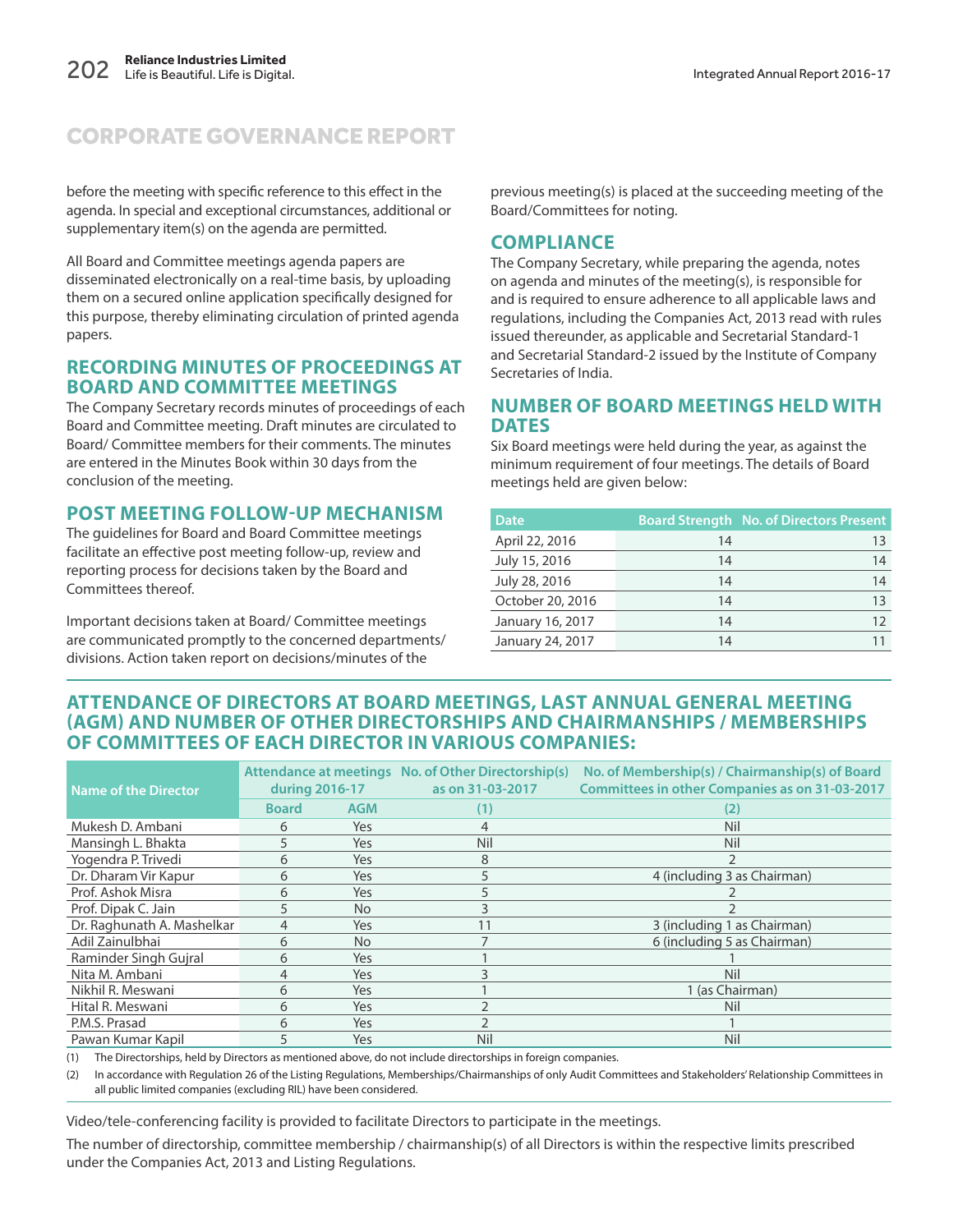|                                       | 02-56                 | 57-179                      | 180-277           | 278-419                               | 420-452                                  |  |
|---------------------------------------|-----------------------|-----------------------------|-------------------|---------------------------------------|------------------------------------------|--|
| Corporate<br><b>Governance Report</b> | CORPORATE<br>OVERVIEW | MANAGEMENT<br><b>REVIEW</b> | <b>GOVERNANCE</b> | <b>FINANCIAL</b><br><b>STATEMENTS</b> | <b>SHAREHOLDER</b><br><b>INFORMATION</b> |  |

### BOARD COMMITTEES

Details of the Board Committees and other related information are provided hereunder:

### **COMPOSITION OF COMMITTEES OF THE COMPANY**

| <b>AUDIT COMMITTEE</b>                                                                                                                                                                                                                                                                           | <b>HUMAN RESOURCES, NOMINATION AND</b><br><b>REMUNERATION COMMITTEE</b>                                                                                                                                                                  |
|--------------------------------------------------------------------------------------------------------------------------------------------------------------------------------------------------------------------------------------------------------------------------------------------------|------------------------------------------------------------------------------------------------------------------------------------------------------------------------------------------------------------------------------------------|
| 1. Yogendra P. Trivedi                                                                                                                                                                                                                                                                           | 1. Adil Zainulbhai                                                                                                                                                                                                                       |
| Independent Director                                                                                                                                                                                                                                                                             | Independent Director                                                                                                                                                                                                                     |
| (Chairman of the Committee)                                                                                                                                                                                                                                                                      | (Chairman of the Committee)                                                                                                                                                                                                              |
| 2. Dr. Raghunath A. Mashelkar                                                                                                                                                                                                                                                                    | 2. Yogendra P. Trivedi                                                                                                                                                                                                                   |
| Independent Director                                                                                                                                                                                                                                                                             | Independent Director                                                                                                                                                                                                                     |
| 3. Adil Zainulbhai                                                                                                                                                                                                                                                                               | 3. Dr. Dharam Vir Kapur                                                                                                                                                                                                                  |
| Independent Director                                                                                                                                                                                                                                                                             | Independent Director                                                                                                                                                                                                                     |
| 4. Raminder Singh Gujral                                                                                                                                                                                                                                                                         | 4. Dr. Raghunath A. Mashelkar                                                                                                                                                                                                            |
| Independent Director                                                                                                                                                                                                                                                                             | Independent Director                                                                                                                                                                                                                     |
| <b>STAKEHOLDERS' RELATIONSHIP</b>                                                                                                                                                                                                                                                                | <b>CORPORATE SOCIAL RESPONSIBILITY</b>                                                                                                                                                                                                   |
| <b>COMMITTEE</b>                                                                                                                                                                                                                                                                                 | <b>AND GOVERNANCE COMMITTEE</b>                                                                                                                                                                                                          |
| 1. Yogendra P. Trivedi                                                                                                                                                                                                                                                                           | 1. Yogendra P. Trivedi                                                                                                                                                                                                                   |
| Independent Director                                                                                                                                                                                                                                                                             | Independent Director                                                                                                                                                                                                                     |
| (Chairman of the Committee)                                                                                                                                                                                                                                                                      | (Chairman of the Committee)                                                                                                                                                                                                              |
| 2. Nikhil R. Meswani                                                                                                                                                                                                                                                                             | 2. Nikhil R. Meswani                                                                                                                                                                                                                     |
| <b>Executive Director</b>                                                                                                                                                                                                                                                                        | <b>Executive Director</b>                                                                                                                                                                                                                |
| 3. Hital R. Meswani                                                                                                                                                                                                                                                                              | 3. Dr. Dharam Vir Kapur                                                                                                                                                                                                                  |
| <b>Executive Director</b>                                                                                                                                                                                                                                                                        | Independent Director                                                                                                                                                                                                                     |
| 4. Prof. Ashok Misra                                                                                                                                                                                                                                                                             | 4. Dr. Raghunath A. Mashelkar                                                                                                                                                                                                            |
| Independent Director                                                                                                                                                                                                                                                                             | Independent Director                                                                                                                                                                                                                     |
|                                                                                                                                                                                                                                                                                                  |                                                                                                                                                                                                                                          |
| <b>RISK MANAGEMENT</b>                                                                                                                                                                                                                                                                           | <b>HEALTH, SAFETY AND</b>                                                                                                                                                                                                                |
| <b>COMMITTEE</b>                                                                                                                                                                                                                                                                                 | <b>ENVIRONMENT COMMITTEE</b>                                                                                                                                                                                                             |
| 1. Adil Zainulbhai<br>Independent Director<br>(Chairman of the Committee)<br>2. Hital R. Meswani<br><b>Executive Director</b><br>3. P.M.S. Prasad<br><b>Executive Director</b><br>4. Alok Agarwal<br><b>Chief Financial Officer</b><br>5. Srikanth Venkatachari<br>Joint Chief Financial Officer | 1. Hital R. Meswani<br><b>Executive Director</b><br>(Chairman of the Committee)<br>2. Dr. Dharam Vir Kapur<br>Independent Director<br>3. P.M.S. Prasad<br><b>Executive Director</b><br>4. Pawan Kumar Kapil<br><b>Executive Director</b> |
| <b>FINANCE COMMITTEE</b>                                                                                                                                                                                                                                                                         |                                                                                                                                                                                                                                          |

Shri K. Sethuraman, Group Company Secretary and Chief Compliance Officer, is the Secretary of all the Committees.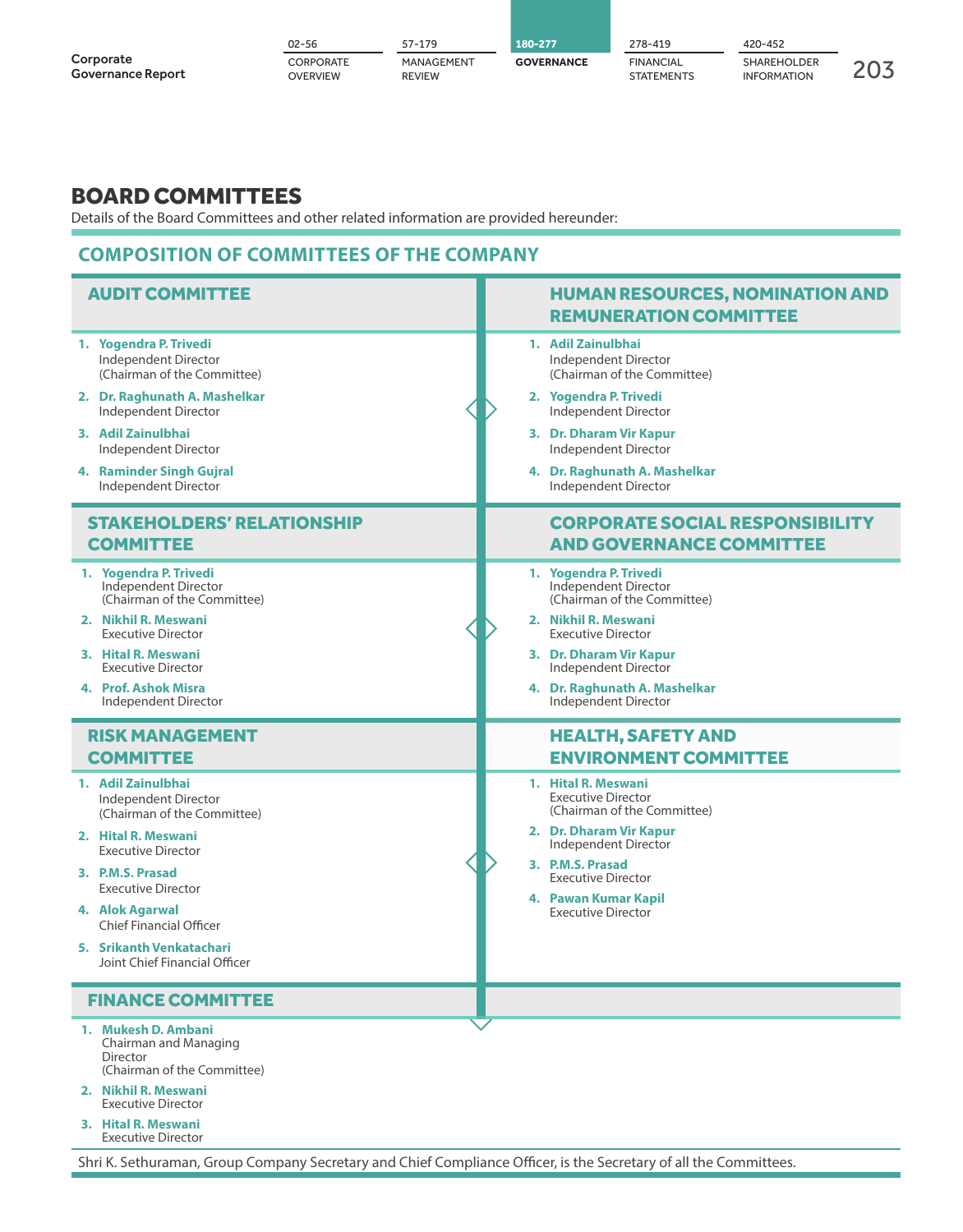### **MEETINGS OF COMMITTEES HELD DURING THE YEAR AND DIRECTORS' ATTENDANCE:**

| <b>Committees of the</b><br>Company | <b>Audit</b><br><b>Committee</b> | <b>Human</b><br><b>Resources</b><br><b>Nomination</b><br>and<br>Remuneration<br><b>Committee</b> | Corporate<br><b>Social</b><br><b>Responsibility</b><br>and<br><b>Governance</b><br><b>Committee</b> | Stakeholders'<br>Relationship<br><b>Committee</b> | Health,<br><b>Safety and</b><br><b>Environment</b><br><b>Committee</b> | <b>Finance</b><br><b>Committee</b> | <b>Risk</b><br><b>Management</b><br><b>Committee</b> |
|-------------------------------------|----------------------------------|--------------------------------------------------------------------------------------------------|-----------------------------------------------------------------------------------------------------|---------------------------------------------------|------------------------------------------------------------------------|------------------------------------|------------------------------------------------------|
| Meetings held                       | 7                                | 6                                                                                                | 4                                                                                                   | 4                                                 | 4                                                                      | 5                                  | 4                                                    |
| <b>Directors' Attendance</b>        |                                  |                                                                                                  |                                                                                                     |                                                   |                                                                        |                                    |                                                      |
| Mukesh D. Ambani                    | <b>NA</b>                        | <b>NA</b>                                                                                        | <b>NA</b>                                                                                           | <b>NA</b>                                         | <b>NA</b>                                                              | 5                                  | <b>NA</b>                                            |
| Mansingh L Bhakta                   | <b>NA</b>                        | <b>NA</b>                                                                                        | <b>NA</b>                                                                                           | <b>NA</b>                                         | <b>NA</b>                                                              | <b>NA</b>                          | <b>NA</b>                                            |
| Yogendra P Trivedi                  | $\overline{7}$                   | 6                                                                                                | 4                                                                                                   | 4                                                 | <b>NA</b>                                                              | <b>NA</b>                          | <b>NA</b>                                            |
| Dr. Dharam Vir Kapur                | <b>NA</b>                        | 6                                                                                                | 4                                                                                                   | <b>NA</b>                                         | 4                                                                      | <b>NA</b>                          | <b>NA</b>                                            |
| Prof. Ashok Misra                   | <b>NA</b>                        | <b>NA</b>                                                                                        | <b>NA</b>                                                                                           | 4                                                 | <b>NA</b>                                                              | <b>NA</b>                          | <b>NA</b>                                            |
| Prof. Dipak C. Jain                 | <b>NA</b>                        | <b>NA</b>                                                                                        | <b>NA</b>                                                                                           | <b>NA</b>                                         | <b>NA</b>                                                              | <b>NA</b>                          | <b>NA</b>                                            |
| Dr. Raghunath A. Mashelkar          | 6                                | 5                                                                                                | 4                                                                                                   | <b>NA</b>                                         | <b>NA</b>                                                              | <b>NA</b>                          | <b>NA</b>                                            |
| Adil Zainulbhai                     | 7                                | 6                                                                                                | <b>NA</b>                                                                                           | <b>NA</b>                                         | <b>NA</b>                                                              | <b>NA</b>                          | $\overline{4}$                                       |
| Raminder Singh Gujral               | $\overline{7}$                   | <b>NA</b>                                                                                        | <b>NA</b>                                                                                           | <b>NA</b>                                         | <b>NA</b>                                                              | <b>NA</b>                          | <b>NA</b>                                            |
| Nita M. Ambani                      | <b>NA</b>                        | <b>NA</b>                                                                                        | <b>NA</b>                                                                                           | <b>NA</b>                                         | <b>NA</b>                                                              | <b>NA</b>                          | <b>NA</b>                                            |
| Nikhil R. Meswani                   | <b>NA</b>                        | <b>NA</b>                                                                                        | $\overline{2}$                                                                                      | 4                                                 | <b>NA</b>                                                              | 5                                  | <b>NA</b>                                            |
| Hital R. Meswani                    | <b>NA</b>                        | <b>NA</b>                                                                                        | <b>NA</b>                                                                                           | 4                                                 | 4                                                                      | 5                                  | 4                                                    |
| P.M.S. Prasad                       | <b>NA</b>                        | <b>NA</b>                                                                                        | <b>NA</b>                                                                                           | <b>NA</b>                                         | 4                                                                      | <b>NA</b>                          | $\overline{4}$                                       |
| Pawan Kumar Kapil                   | NA                               | <b>NA</b>                                                                                        | ΝA                                                                                                  | <b>NA</b>                                         | 4                                                                      | <b>NA</b>                          | <b>NA</b>                                            |

N.A. – Not a member of the Committee

### **PROCEDURE AT COMMITTEE MEETINGS**

The Company's guidelines relating to Board meetings are applicable to Committee meetings. Each Committee has the authority to engage outside experts, advisors and counsels to the extent it considers appropriate to assist in its function. Minutes of proceedings of Committee meetings are circulated to the committee members and placed before Board meetings for noting.

### TERMS OF REFERENCE AND OTHER DETAILS OF COMMITTEES

### **AUDIT COMMITTEE COMPOSITION OF THE COMMITTEE**

| Yogendra P. Trivedi<br>(Chairman of the Committee) | Independent Director |
|----------------------------------------------------|----------------------|
| Dr. Raghunath A. Mashelkar                         | Independent Director |
| Adil Zainulbhai                                    | Independent Director |
| Raminder Singh Gujral                              | Independent Director |

The Committee's composition and terms of reference are in compliance with provisions of Section 177 of the Companies Act, 2013 and Regulation 18 of the Listing Regulations. Members of the Audit Committee possess requisite qualifications.

### **TERMS OF REFERENCE OF AUDIT COMMITTEE INTER ALIA INCLUDE THE FOLLOWING**

- **Development Oversight of the Company's financial reporting process and** the disclosure of its financial information to ensure that the financial statement is correct, sufficient and credible
- Recommending the appointment, remuneration and terms of appointment of statutory auditors including cost auditors of the Company
- **Approving payment to statutory auditors, including cost** auditors, for any other services rendered by them
- $\blacksquare$  Reviewing with the management, the annual financial statements and auditors' report thereon before submission to the Board for approval, with particular reference to:
	- Matters required to be included in the Directors' Responsibility Statement to be included in the Board's Report in terms of clause (c) of sub-section 3 of Section 134 of the Companies Act, 2013;
		- Changes, if any, in accounting policies and practices and reasons for the same;
		- Major accounting entries involving estimates based on the exercise of judgement by the management;
		- Significant adjustments made in financial statements arising out of audit findings;
		- **EXECOMPLIANCE With listing and other legal** requirements relating to financial statements;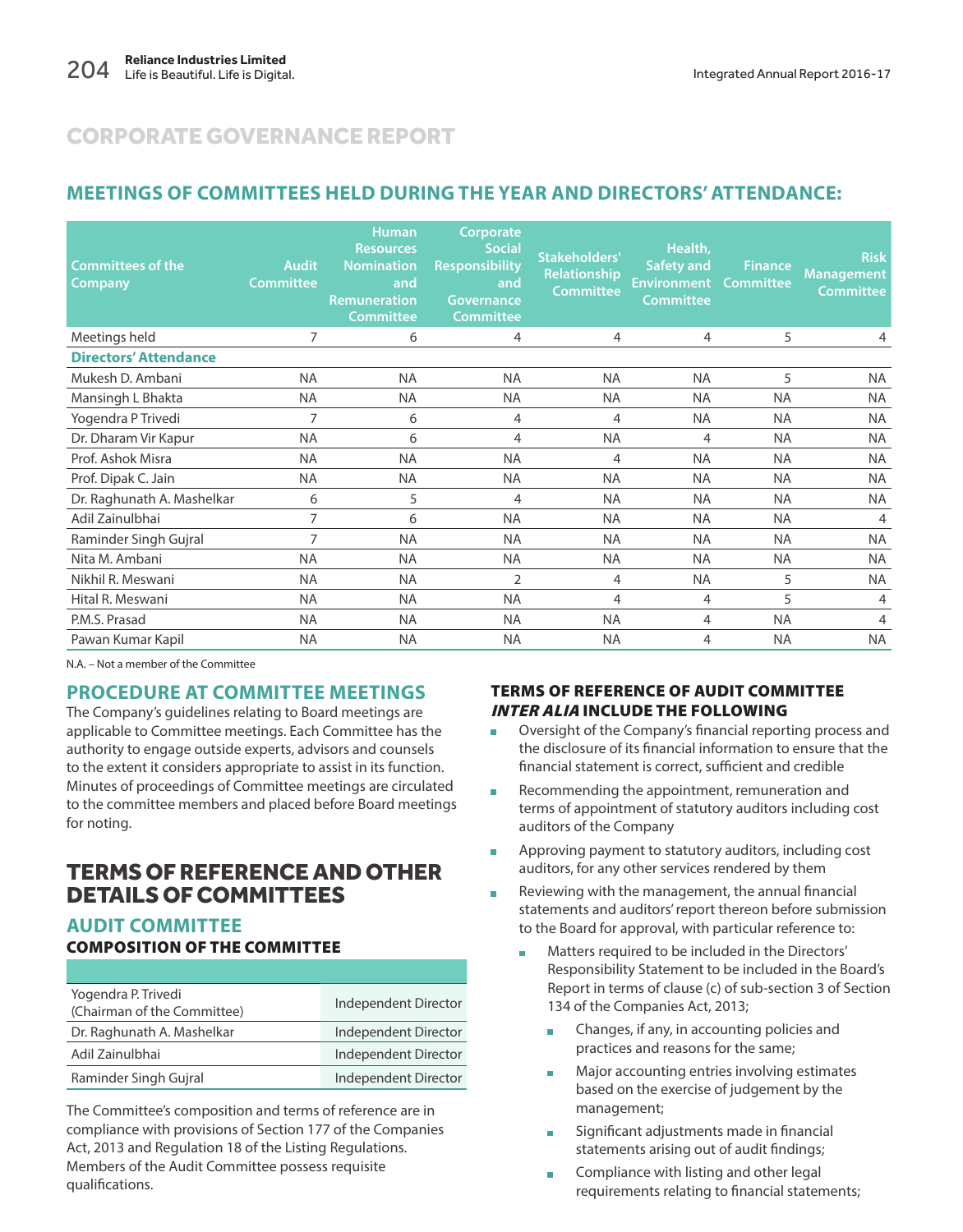|                                       | $02 - 56$                    | 57-179                      | 180-277           | 278-419                        | 420-452                           |  |
|---------------------------------------|------------------------------|-----------------------------|-------------------|--------------------------------|-----------------------------------|--|
| Corporate<br><b>Governance Report</b> | CORPORATE<br><b>OVERVIEW</b> | MANAGEMENT<br><b>REVIEW</b> | <b>GOVERNANCE</b> | <b>FINANCIAL</b><br>STATEMENTS | SHAREHOLDER<br><b>INFORMATION</b> |  |

- Disclosure of any related party transactions; and
- **Qualifications / modified opinions in draft audit** report.
- Reviewing, with the management, the quarterly financial statements before submission to the Board for approval
- **Monitoring and reviewing with the management, the** statement of uses/ application of funds raised through an issue (public issue, rights issue, preferential issue, and so on), the statement of funds utilised for purposes other than those stated in the offer document/prospectus/notice and the report submitted by the monitoring agency monitoring the utilisation of proceeds of a public or rights issue, and making appropriate recommendations to the Board to take up steps in this matter
- **Reviewing and monitoring the auditors' independence and** performance, and effectiveness of audit process
- **Approval or any subsequent modification of transactions of** the Company with related parties
- **Scrutiny of inter-corporate loans and investments**
- Valuation of undertakings or assets of the Company, wherever it is necessary
- **Evaluation of internal financial controls and risk** management systems
- Reviewing, with the management, the performance of statutory auditors and internal auditors, adequacy of internal control systems
- Formulating the scope, functioning, periodicity and methodology for conducting the internal audit
- **Reviewing the adequacy of internal audit function, if any,** including the structure of the internal audit department, staffing and seniority of the official heading the department, reporting structure coverage and frequency of internal audit
- **Discussion with internal auditors of any significant findings** and follow-up thereon
- Reviewing the findings of any internal investigations by the internal auditors into matters where there is suspected fraud or irregularity or a failure of internal control systems of a material nature and reporting the matter to the Board
- Discussion with statutory auditors before the audit commences, about the nature and scope of audit as well as post audit discussion to ascertain any area of concern
- To look into the reasons for substantial defaults, if any, in the payment to depositors, debenture holders, shareholders (in case of non-payment of declared dividends) and creditors
- To review the functioning of the Vigil Mechanism and Whistle Blower mechanism
- **Approval of appointment of the CFO (i.e. the whole-time** Finance Director or any other person heading the finance

function or discharging that function) after assessing qualifications, experience and background, and so on of the candidate

- Reviewing financial statements, in particular the investments made by the Company's unlisted subsidiaries
- **Reviewing mandatorily the following information:** 
	- (a) The Management Discussion and Analysis of financial condition and results of operations
	- (b) Statement of significant related party transactions (as defined by the Audit Committee), submitted by management
	- (c) Management letters/letters of internal control weaknesses issued by the statutory auditors
	- (d) Internal audit reports relating to internal control weaknesses; and
	- (e) Reviewing the appointment, removal and terms of remuneration of the Chief internal auditor / internal auditor(s)
- **Carrying out any other function as is mandated by the** Board from time to time and / or enforced by any statutory notification, amendment as may be applicable

#### **GENERAL**

The representatives of Statutory Auditors are permanent invitees to the Audit Committee meetings. The representatives of Statutory Auditors, Executives from Accounts department, Finance department, Corporate Secretarial department and Internal Audit department attend the Audit Committee meetings. The Cost Auditors attend the Audit Committee meeting where cost audit report is discussed. The due date for filing the cost audit report in XBRL mode for the financial year ended March 31, 2016 was August 14, 2016 and the cost audit report was filed by the Company on August 10, 2016. The cost audit report of the Company for financial year ended March 31, 2017 will be filed with Central Government on or before the due date as prescribed under Companies Act, 2013 read with Companies (Cost Records and Audit) Rules, 2014.

The Internal Auditor reports directly to the Audit Committee.

The Chairman of the Audit Committee was present at the last Annual General Meeting held on September 01, 2016.

#### **MEETING DETAILS**

Seven meetings of the Committee were held during the year, as against the minimum requirement of four meetings. The meetings were held on April 22, 2016; July 15, 2016; August 29, 2016; October 14, 2016; October 20, 2016; January 16, 2017; March 09, 2017. The details of attendance are given in this Report.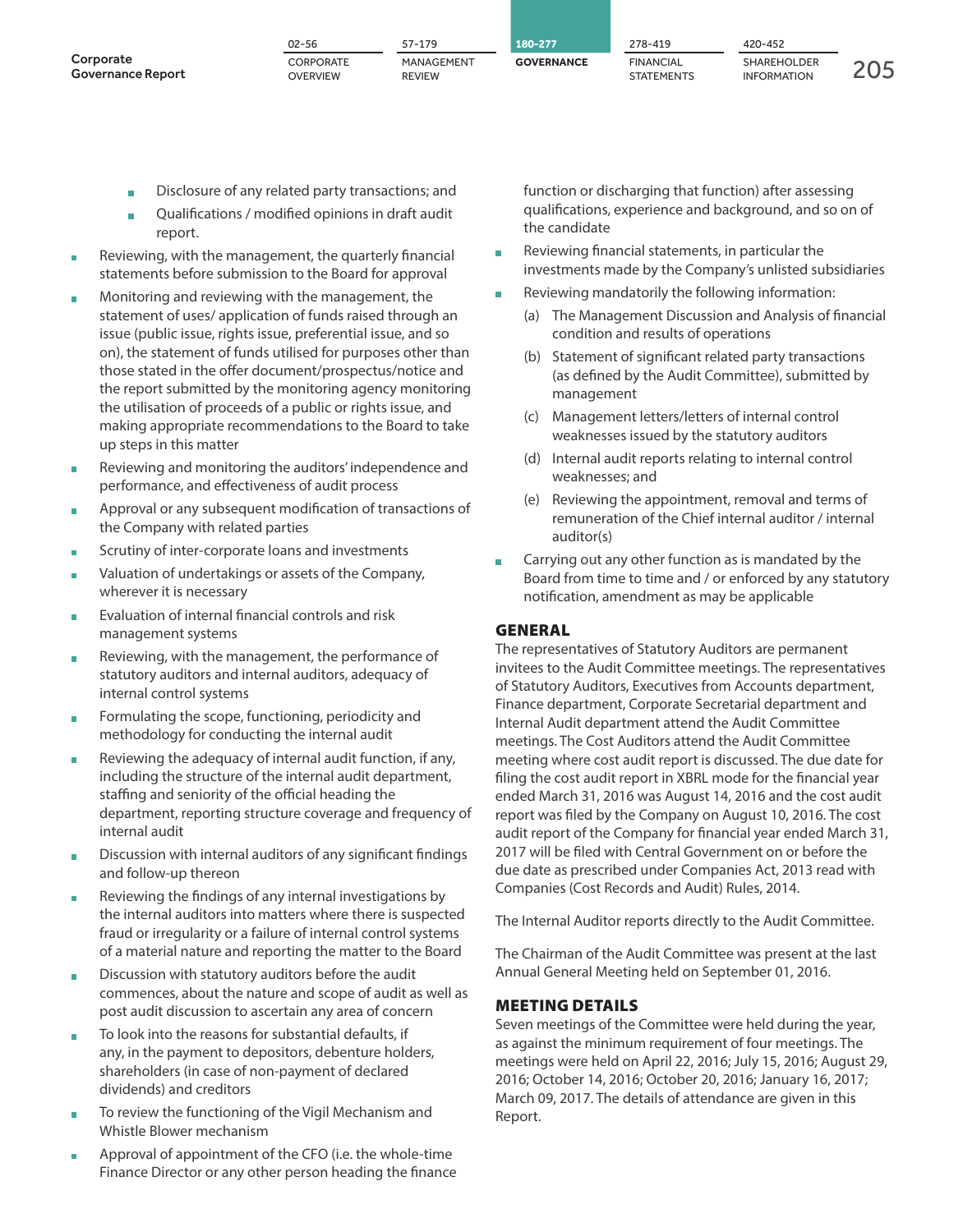### **HUMAN RESOURCES, NOMINATION AND REMUNERATION COMMITTEE COMPOSITION OF THE COMMITTEE**

| Adil Zainulbhai<br>(Chairman of the Committee) | Independent Director |
|------------------------------------------------|----------------------|
| Yogendra P. Trivedi                            | Independent Director |
| Dr. Dharam Vir Kapur                           | Independent Director |
| Dr. Raghunath A. Mashelkar                     | Independent Director |

The Committee's composition and terms of reference are in compliance with provisions of the Companies Act, 2013, Regulation 19 of the Listing Regulations and Securities and Exchange Board of India (Share Based Employee Benefits) Regulations, 2014, as amended from time to time.

#### **TERMS OF REFERENCE OF HUMAN RESOURCES, NOMINATION AND REMUNERATION COMMITTEE INTER ALIA INCLUDE THE FOLLOWING**

- Formulate the criteria for determining qualifications, positive attributes and independence of a Director, and recommend to the Board a policy, relating to the remuneration for the Directors, Key Managerial Personnel and other employees
- **Formulate the criteria for evaluation of Independent** Directors and the Board
- **Devise a policy on Board diversity**
- Identify persons who are qualified to become Directors and who may be appointed in senior management in accordance with the criteria laid down and to recommend to the Board their appointment and/or removal
- Carry out evaluation of every Director's performance
- Consider extension or continuation of term of appointment of independent directors on the basis of the report of performance evaluation of independent directors.
- Recommend/review remuneration of the Managing Director(s) and Whole-time Director(s) based on their performance and defined assessment criteria
- **Administer, monitor and formulate detailed terms and** conditions of the Employees' Stock Option Scheme
- Review human resources policies and overall human resources of the Company
- **Perform such other functions as may be necessary or** appropriate for the performance of its duties
- **EXEC** Carry out any other function as is mandated by the Board from time to time and / or enforced by any statutory notification, amendment as may be applicable

### **MEETING DETAILS**

Six meetings of the Human Resources, Nomination and Remuneration Committee were held during the year. The meetings were held on April 21, 2016; July 14, 2016; July 28, 2016; October 17, 2016; January 16, 2017; March 27, 2017. The details of attendance are given in this Report.

The details relating to remuneration of Directors, as required under Regulation 34 read with Schedule V of the Listing Regulations, have been given under a separate section, viz. 'Directors' Remuneration' in this Report.

#### **STAKEHOLDERS' RELATIONSHIP COMMITTEE COMPOSITION OF THE COMMITTEE**

| Yogendra P. Trivedi<br>(Chairman of the Committee) | Independent Director      |
|----------------------------------------------------|---------------------------|
| Nikhil R. Meswani                                  | <b>Executive Director</b> |
| Hital R. Meswani                                   | Executive Director        |
| Prof. Ashok Misra                                  | Independent Director      |
|                                                    |                           |

The Stakeholders' Relationship Committee is primarily responsible to review all matters connected with the Company's transfer of securities and redressal of shareholders' / investors' / security holders' complaints.

The Committee's composition and terms of reference are in compliance with provisions of the Companies Act, 2013 and Regulation 20 the Listing Regulations.

#### **TERMS OF REFERENCE OF STAKEHOLDERS' RELATIONSHIP COMMITTEE INTER ALIA INCLUDE THE FOLLOWING**

- Oversee and review all matters connected with the transfer of the Company's securities
- **Approve issue of the Company's duplicate share /** debenture certificates
- Consider, resolve and monitor redressal of investors' / shareholders' / security holders' grievances related to transfer of securities, non-receipt of Annual Report, nonreceipt of declared dividend and so on.
- Oversee the performance of the Company's Registrars and Transfer Agents
- Recommend methods to upgrade the standard of services to investors
- Monitor implementation and compliance with the Company's Code of Conduct for Prohibition of Insider **Trading**
- **Perform such other functions as may be necessary or** appropriate for the performance of its duties
- **EXTERN** Carry out any other function as is referred by the Board from time to time and / or enforced by any statutory notification / amendment or modification as may be applicable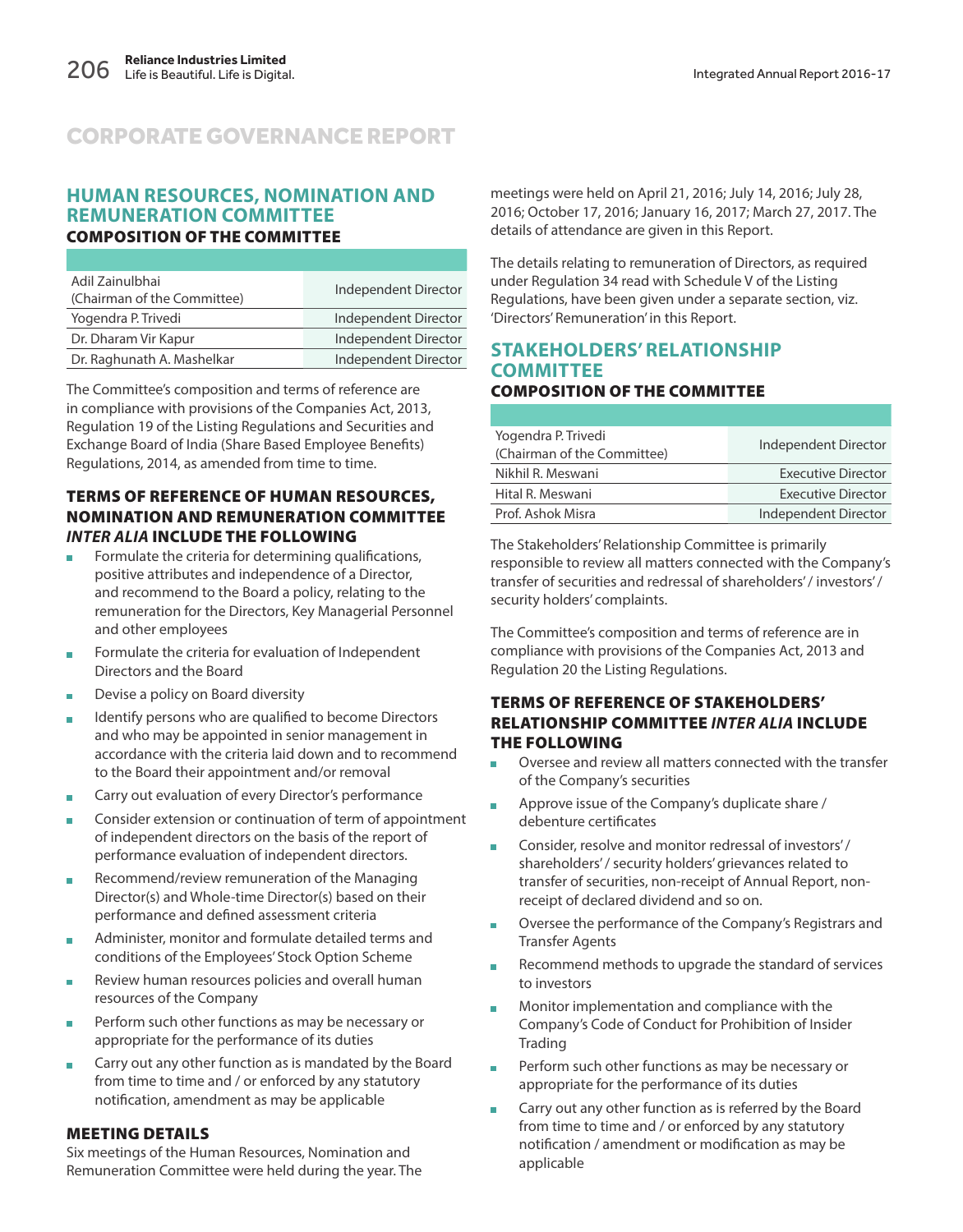|                                       | $02 - 56$                    | 57-179                      | 180-277           | 278-419                        | 420-452                                  |  |
|---------------------------------------|------------------------------|-----------------------------|-------------------|--------------------------------|------------------------------------------|--|
| Corporate<br><b>Governance Report</b> | CORPORATE<br><b>OVERVIEW</b> | MANAGEMENT<br><b>REVIEW</b> | <b>GOVERNANCE</b> | <b>FINANCIAL</b><br>STATEMENTS | <b>SHAREHOLDER</b><br><b>INFORMATION</b> |  |

### **MEETING DETAILS**

Four meetings of the Committee were held during the year. The meetings were held on May 09, 2016; July 15, 2016; October 19, 2016; January 16, 2017. The details of attendance are given in this Report.

#### **COMPLIANCE OFFICER**

Shri K. Sethuraman, Group Company Secretary and Chief Compliance Officer, is the Compliance Officer for complying with requirements of Securities Laws.

#### **PROHIBITION OF INSIDER TRADING**

With a view to regulate trading in securities by the directors and designated employees, the Company has adopted a Code of Conduct for Prohibition of Insider Trading.

#### **INVESTOR GRIEVANCE REDRESSAL**

The number of complaints received and resolved to the satisfaction of investors during the year under review and their break-up are as under:

| <b>Type of Complaints</b>                   | Number of<br><b>Complaints</b> |
|---------------------------------------------|--------------------------------|
| Non-Receipt of Annual Reports               | 350                            |
| Non-Receipt of Dividend                     | 1,757                          |
| Non-Receipt of Interest/Redemption Warrants |                                |
| Transfer of securities                      | 182                            |
| <b>Total</b>                                | 2.292                          |

As on March 31, 2017, no complaints were outstanding.

All letters received from the investors are replied to and the response time for attending to investors' correspondence during financial year 2016-17 is shown in the following table:

|                                                                        | <b>Number</b> | $\%$   |
|------------------------------------------------------------------------|---------------|--------|
| Total number of correspondence<br>received during 2016-17              | 1,50,528      | 100.00 |
| Replied within 1 to 4 days of receipt                                  | 1,50,188      | 99.77  |
| Replied within 5 to 7 days of receipt                                  | 340           | 0.23   |
| Received in last week of March 2017<br>have been replied in April 2017 | 216           |        |

### **CORPORATE SOCIAL RESPONSIBILITY AND GOVERNANCE COMMITTEE COMPOSITION OF THE COMMITTEE**

| Yogendra P. Trivedi         | Independent Director      |
|-----------------------------|---------------------------|
| (Chairman of the Committee) |                           |
| Nikhil R. Meswani           | <b>Executive Director</b> |
| Dr. Dharam Vir Kapur        | Independent Director      |
| Dr. Raghunath A. Mashelkar  | Independent Director      |
|                             |                           |

The Committee's prime responsibility is to assist the Board in discharging its social responsibilities by way of formulating

and monitoring implementation of the framework of corporate social responsibility policy, observe practices of Corporate Governance at all levels, and to suggest remedial measures wherever necessary. The Board has also empowered the Committee to look into matters related to sustainability and overall governance.

The Committee's composition and terms of reference are in compliance with the provisions of the Companies Act, 2013.

#### **TERMS OF REFERENCE OF CORPORATE SOCIAL RESPONSIBILITY AND GOVERNANCE COMMITTEE INTER ALIA INCLUDE THE FOLLOWING**

- Formulate and recommend to the Board, a Corporate Social Responsibility (CSR) Policy indicating activities to be undertaken by the Company in compliance with provisions of the Companies Act, 2013 and rules made thereunder
- Recommend the amount of expenditure to be incurred on the CSR activities
- **Monitor the implementation of the CSR Policy of the** Company from time to time
- **Approve the Corporate Sustainability Reports and oversee** the implementation of sustainability activities
- Oversee the implementation of policies contained in the Business Responsibility Policy Manual and to make any changes / modifications, as may be required, from time to time and to review and recommend the Business Responsibility Reports (BRR) to the Board for its approval
- Observe practices of Corporate Governance at all levels and to suggest remedial measures wherever necessary
- Ensure compliance with Corporate Governance norms prescribed under Listing Regulations, the Companies Act and other statutes or any modification or re-enactment thereof
- **Advise the Board periodically with respect to significant** developments in the law and practice of Corporate Governance and to make recommendations to the Board for appropriate revisions to the Company's Corporate Governance Guidelines
- Monitor the Company's compliance with Corporate Governance Guidelines and applicable laws and regulations and make recommendations to the Board on all such matters and on any corrective action to be taken, as the Committee may deem appropriate
- Review and assess the adequacy of the Company's Corporate Governance Manual, Code of Conduct for Directors and Senior Management, Code of Ethics and other internal policies and guidelines and monitor that principles described therein are being incorporated into the Company's culture and business practices
- Formulate / approve codes and / or policies for better governance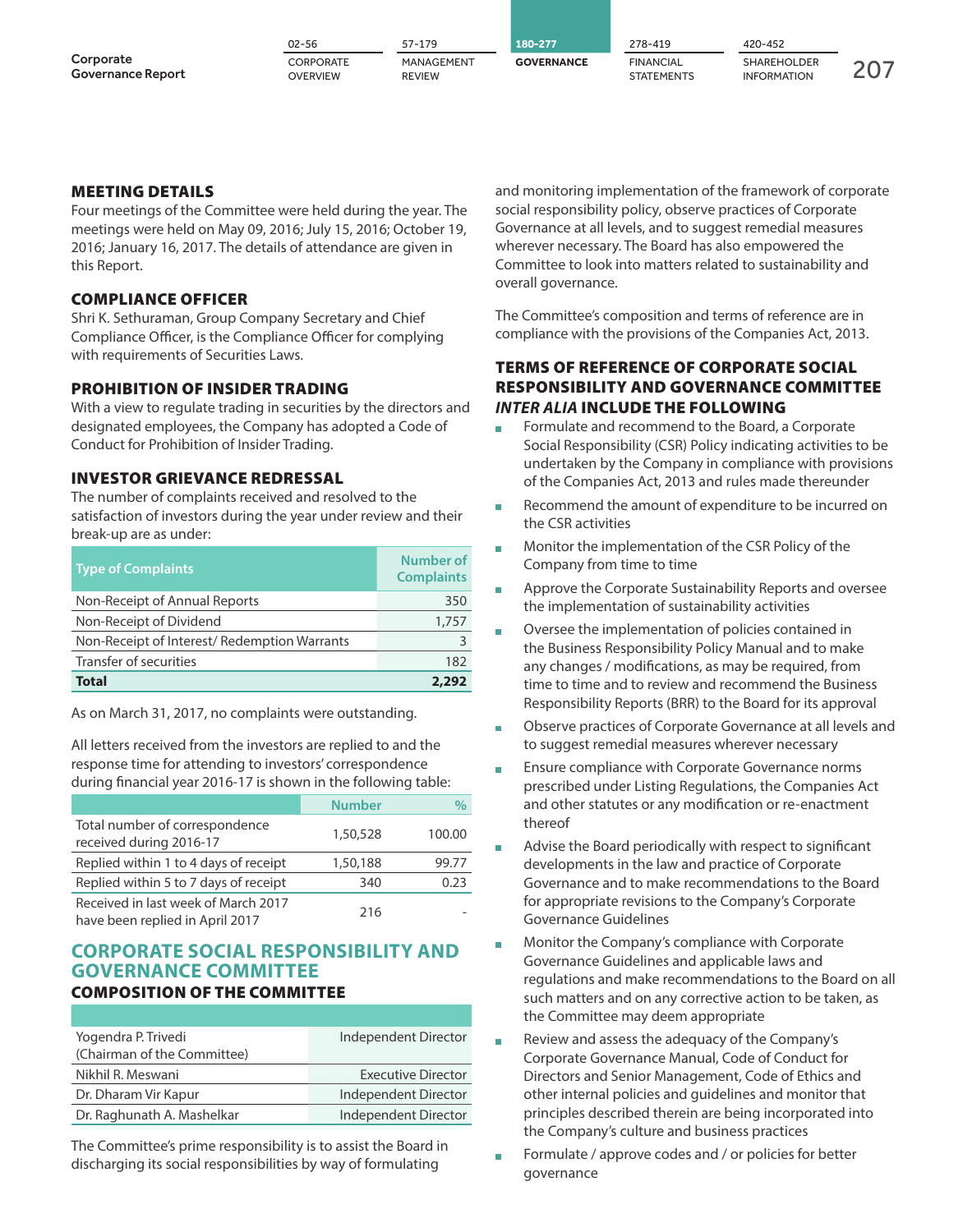- **Provide correct inputs to the media so as to preserve and** protect the Company's image and standing
- **Disseminate factually correct information to investors,** institutions and the public at large
- Establish oversight on important corporate communication on behalf of the Company with the assistance of consultants / advisors, if necessary
- **Ensure institution of standardised channels of internal** communications across the Company to facilitate a high level of disciplined participation
- **EXTERN** Carry out any other function as is mandated by the Board from time to time and/or enforced by any statutory notification, amendment or modification as may be applicable or as may be necessary or appropriate for performance of its duties

#### **MEETING DETAILS**

Four meetings of the Corporate Social Responsibility and Governance Committee were held during the year. The meetings were held on April 21, 2016; July 14, 2016; October 21, 2016; January 17, 2017.The details of attendance are given in this Report.

### **RISK MANAGEMENT COMMITTEE COMPOSITION OF THE COMMITTEE**

| Adil Zainulbhai             | Independent Director           |
|-----------------------------|--------------------------------|
| (Chairman of the Committee) |                                |
| Hital R. Meswani            | <b>Executive Director</b>      |
| P.M.S. Prasad               | <b>Executive Director</b>      |
| Alok Agarwal                | <b>Chief Financial Officer</b> |
| Srikanth Venkatachari       | Joint Chief Financial Officer  |

The Committee's prime responsibility is to implement and monitor the risk management plan and policy of the Company. The Committee's composition is in compliance with provisions of Regulation 21 of Listing Regulations.

#### **TERMS OF REFERENCE OF RISK MANAGEMENT COMMITTEE INTER ALIA INCLUDE THE FOLLOWING**

- **Framing of Risk Management Plan and Policy**
- **D** Overseeing implementation of Risk Management Plan and Policy
- **Monitoring of Risk Management Plan and Policy**
- **Nalidating the process of Risk Management**
- **Nalidating the procedure for Risk Minimisation**
- **Periodically reviewing and evaluating the Risk** Management Policy and practices with respect to risk assessment and risk management processes
- Continually obtaining reasonable assurance from management that all known and emerging risks have been identified and mitigated or managed
- **Performing such other functions as may be necessary or** appropriate for the performance of its oversight function
- Carry out any other function as is mandated by the Board from time to time

#### **MEETING DETAILS**

Four meetings of the Committee were held during the year. The meetings were held on May 31, 2016; July 28, 2016; October 21, 2016; January 17, 2017. The details of attendance are given in this Report.

#### **HEALTH, SAFETY AND ENVIRONMENT COMMITTEE COMPOSITION OF THE COMMITTEE**

| Hital R. Meswani            | <b>Executive Director</b> |
|-----------------------------|---------------------------|
| (Chairman of the Committee) |                           |
| Dr. Dharam Vir Kapur        | Independent Director      |
| P.M.S. Prasad               | <b>Executive Director</b> |
| Pawan Kumar Kapil           | <b>Executive Director</b> |

The Committee is primarily responsible to monitor and ensure the highest standards of environmental, health and safety norms are maintained, and the Company's operations are in compliance with applicable pollution and environmental laws across all locations. The Committee fulfils its responsibilities by reviewing the management of health, safety, environmental and social impacts of the Company's various projects and operations.

#### **TERMS OF REFERENCE OF HEALTH, SAFETY AND ENVIRONMENT COMMITTEE INTER ALIA INCLUDE THE FOLLOWING**

- Monitoring and ensuring the highest standards of environmental, health and safety norms
- **Ensuring compliance with applicable pollution and** environmental laws at the Company's works / factories / locations by putting in place effective systems in this regard and reviewing the same periodically
- Reviewing, as the Committee deems appropriate, the Company's health, safety and environment related policy and making recommendations as necessary
- **Reviewing the Company's performance on health,** safety and environment related matters and suggesting improvements as the Committee may deem necessary
- Reviewing procedures and controls being followed at the Company's various manufacturing facilities and plants for compliance with relevant statutory provisions
- Reviewing regularly and making recommendations about changes to the charter of the Committee
- Obtaining or performing an annual evaluation of the Committee's performance and making appropriate recommendations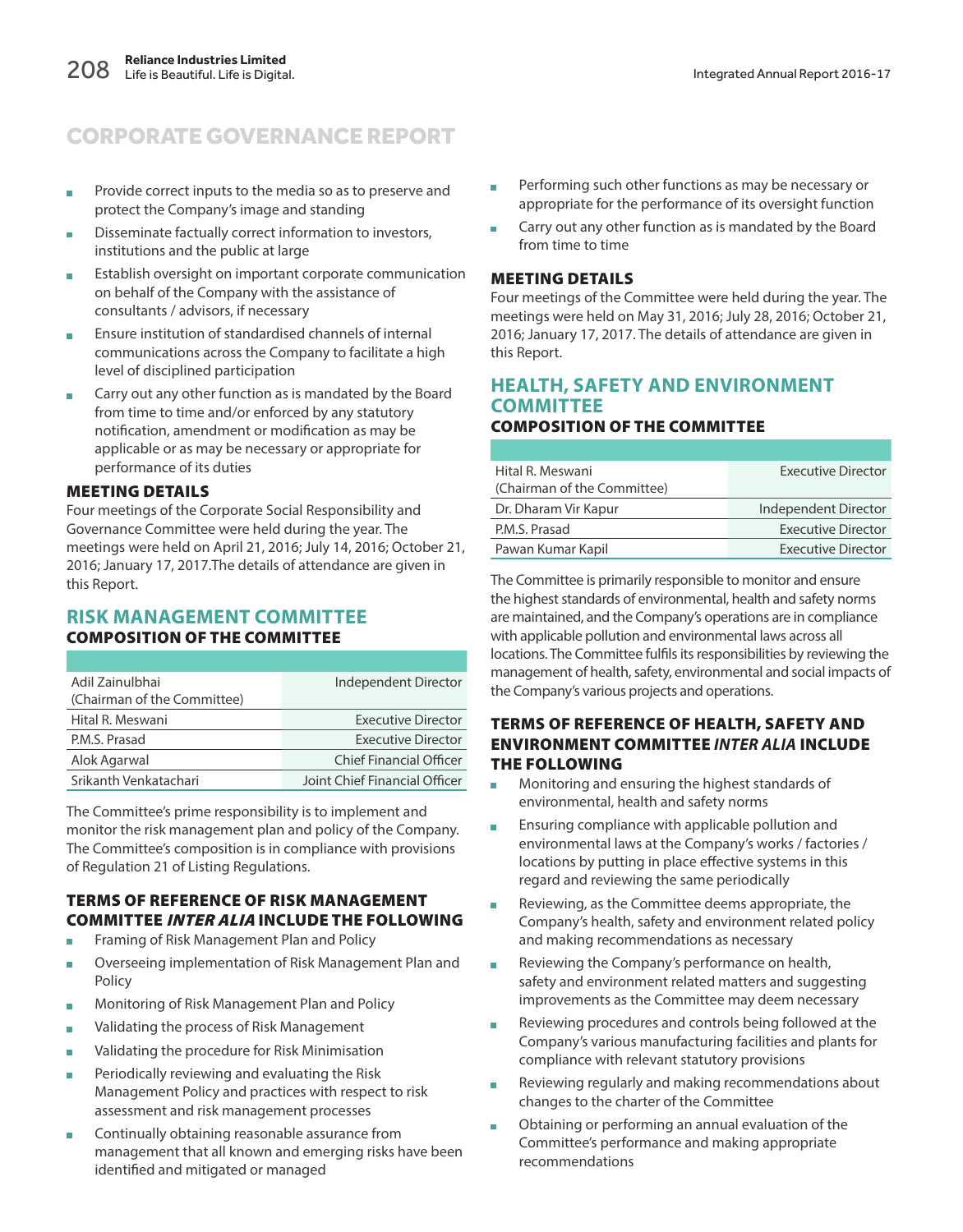|                                       | $02 - 56$                    | 57-179                      | 80-277            | 278-419                               | 420-452                                  |  |
|---------------------------------------|------------------------------|-----------------------------|-------------------|---------------------------------------|------------------------------------------|--|
| Corporate<br><b>Governance Report</b> | CORPORATE<br><b>OVERVIEW</b> | MANAGEMENT<br><b>REVIEW</b> | <b>GOVERNANCE</b> | <b>FINANCIAL</b><br><b>STATEMENTS</b> | <b>SHAREHOLDER</b><br><b>INFORMATION</b> |  |

**Carry out any other function as is mandated by the Board** from time to time

#### **MEETING DETAILS**

Four meetings of the Health, Safety and Environment Committee were held during the year. The meetings were held on April 22, 2016; July 14, 2016; October 19, 2016; January 17, 2017. The details of attendance are given in this Report.

### **FINANCE COMMITTEE**

#### **COMPOSITION OF THE COMMITTEE**

| Mukesh D. Ambani            | Chairman and              |
|-----------------------------|---------------------------|
| (Chairman of the Committee) | <b>Managing Director</b>  |
| Nikhil R. Meswani           | Executive Director        |
| Hital R. Meswani            | <b>Executive Director</b> |

### **TERMS OF REFERENCE OF FINANCE COMMITTEE INTER ALIA INCLUDE THE FOLLOWING**

- Review the Company's financial policies, risk assessment and minimisation procedures, strategies and capital structure, working capital and cash flow management, and make such reports and recommendations to the Board with respect thereto, as it may deem advisable
- Review banking arrangements and cash management
- **Exercise all powers to borrow money (otherwise than by** issue of debentures) within limits approved by the Board, and take necessary actions connected therewith, including refinancing for optimisation of borrowing costs
- Give guarantees/issue letters of comfort/providing securities within the limits approved by the Board
- **Borrow money by way of loan and/or issue and allot bonds/** notes denominated in one or more foreign currencies in international markets for the purpose of refinancing the existing debt, capital expenditure, general corporate purposes, including working capital requirements and possible strategic investments within limits approved by the Board
- **Provide corporate guarantee/performance guarantee by** the Company within the limits approved by the Board
- **Approve opening and operation of Investment** Management Accounts with foreign banks and appoint them as agents, establishment of representative/sales offices in or outside India
- Other transactions or financial issues that the Board may desire to have them reviewed by the Finance Committee
- Delegate authorities from time to time to the executives/ authorised persons to implement the Committee's decisions
- Review regularly and make recommendations about changes to the charter of the Committee
- **EXTERN** Carry out any other function as is mandated by the Board from time to time and/or enforced by any statutory notification, amendment or modification as may be applicable

#### **MEETING DETAILS**

Five meetings of the Finance Committee were held during the year. The meetings were held on April 22, 2016; July 15, 2016; October 20, 2016; November 14, 2016; January 16, 2017. The details of attendance are given in this Report.

### DIRECTORS' REMUNERATION

### **REMUNERATION POLICY**

The Company's Remuneration Policy for Directors, Key Managerial Personnel and other employees is annexed as Annexure IIIB to the Board's Report. Further, the Company has devised a Policy for performance evaluation of Independent Directors, Board, Committees and other individual Directors.

The Company's remuneration policy is directed towards rewarding performance based on review of achievements periodically. The remuneration policy is in consonance with the existing industry practice.

### **REMUNERATION OF THE CHAIRMAN AND MANAGING DIRECTOR AND WHOLE-TIME DIRECTORS DURING 2016-17**

|                             |               |                                      |                 |         |                                                                   |              | (₹ In crore)            |
|-----------------------------|---------------|--------------------------------------|-----------------|---------|-------------------------------------------------------------------|--------------|-------------------------|
| <b>Name of the Director</b> | <b>Salary</b> | <b>Perquisites and</b><br>allowances | <b>benefits</b> | payable | <b>Retiral Commission Performance Linked</b><br>Incentive Payable | <b>Total</b> | <b>Stock</b><br>options |
| Mukesh D. Ambani            | 4.16          | 0.60                                 | 0.71            | 9.53    | -                                                                 | 15.00        |                         |
| Nikhil R. Meswani           | 1.50          | 2.83                                 | 0.25            | 12.00   | -                                                                 | 16.58        | 64.18                   |
| Hital R. Meswani            | 1.50          | 2.83                                 | 0.25            | 12.00   | $\overline{\phantom{a}}$                                          | 16.58        | 64.18                   |
| P.M.S. Prasad               | 1.40          | 2.56                                 | 0.25            | ٠.      | 3.66                                                              | 7.87         | 45.85                   |
| Pawan Kumar Kapil           | 0.60          | 0.80                                 | 0.11            | -       | 1.03                                                              | 2.54         | 1.00                    |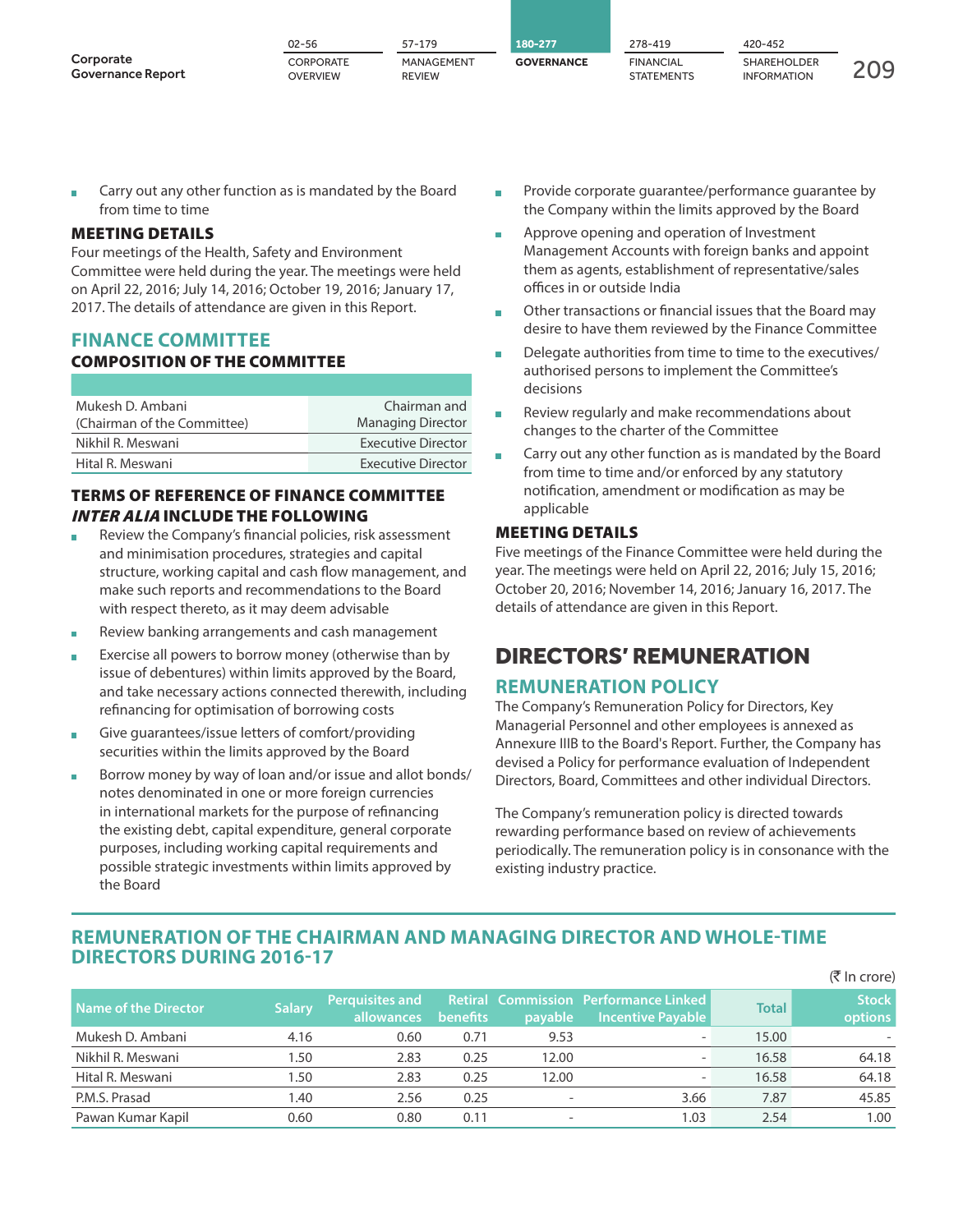The Chairman and Managing Director's compensation has been set at ₹15 crore as against ₹38.75 crore as approved, reflecting his desire to continue to set a personal example for moderation in managerial compensation levels.

Performance criteria for two Executive Directors, entitled for Performance Linked Incentive (PLI), are determined by the Human Resources, Nomination and Remuneration Committee.

The tenure of office of the Managing Director and Whole-time Directors is for 5 (five) years from their respective dates of appointments, and can be terminated by either party by giving three months' notice in writing. There is no separate provision for payment of severance fees.

(₹ In crore)

Sitting fee and commission on net profit to Non-Executive Directors for the financial year 2016-17:

| <b>Name of the Non-</b><br><b>Executive Director</b> |      | <b>Sitting Fee Commission</b> | <b>Total</b> |
|------------------------------------------------------|------|-------------------------------|--------------|
| Mansingh L Bhakta                                    | 0.09 | 1.35                          | 1.44         |
| Yogendra P Trivedi                                   | 0.31 | 1.35                          | 1.66         |
| Dr. Dharam Vir Kapur                                 | 0.24 | 1.35                          | 1.59         |
| Prof. Ashok Misra                                    | 0.14 | 1.35                          | 1.49         |
| Prof. Dipak C. Jain                                  | 0.09 | 1.35                          | 1.44         |
| Dr. Raghunath A.<br>Mashelkar                        | 0.22 | 1.35                          | 1.57         |
| Adil Zainulbhai                                      | 0.26 | 1.35                          | 1.61         |
| Nita M. Ambani                                       | 0.04 | 1.35                          | 1.39         |
| Raminder Singh Gujral                                | 0.17 | 1.35                          | 1.52         |
| <b>TOTAL</b>                                         | 1.56 | 12.15                         | 13.71        |

During the year, the Company paid  $\bar{\bar{\tau}}$  88.65 lakh as professional fees to Kanga & Co., a firm in which the Company's Director, Shri Mansingh L. Bhakta, is a partner. There were no other pecuniary relationships or transactions of Non-Executive Directors vis-à-vis the Company. The Company has not granted any stock option to any of its Non-Executive Directors.

### SUBSIDIARY COMPANIES' MONITORING FRAMEWORK

All subsidiary companies are Board managed with their Boards having the rights and obligations to manage such companies in the best interest of their stakeholders. The Company does not have any material unlisted subsidiary. Keeping in view good corporate governance, Prof. Dipak C. Jain and Shri Adil Zainulbhai, the Company's Independent Directors have been appointed as Independent Directors on the Board of Reliance Retail Ventures Limited an unlisted subsidiary and Reliance Jio Infocomm Limited, a material subsidiary whose non-convertible debt securities are listed.

The Company monitors performance of subsidiary companies, inter alia, by the following means:

- Financial statements, in particular investments made by unlisted subsidiary companies, reviewing quarterly by the Company's Audit Committee
- Minutes of Board meetings of unlisted subsidiary companies are placed before the Company's Board regularly.
- A statement containing all significant transactions and arrangements entered into by unlisted subsidiary companies is placed before the Company's Board.

The Company's Policy for determining Material Subsidiaries is put up on the Company's website and can be accessed at http://www.ril.com/InvestorRelations/Downloads.aspx

# GENERAL BODY MEETINGS

### **ANNUAL GENERAL MEETINGS**

During the preceding three years, the Company's Annual General Meetings were held at Birla Matushri Sabhagar, 19, New Marine Lines, Mumbai – 400 020.

The date and time of Annual General Meetings held during last three years, and the special resolution(s) passed thereat, are as follows:

| Year    | <b>Date</b>           | <b>Time</b>   | <b>Special Resolution Passed</b>                                                                                                                                                                                                                                                                                                                                                          |
|---------|-----------------------|---------------|-------------------------------------------------------------------------------------------------------------------------------------------------------------------------------------------------------------------------------------------------------------------------------------------------------------------------------------------------------------------------------------------|
| 2015-16 | September<br>01, 2016 | 11.00<br>a.m. | Offer or invitation for<br>i.<br>subscription of Non-<br><b>Convertible Debentures</b><br>on private placement basis<br>(enabling resolution - not<br>implemented)                                                                                                                                                                                                                        |
| 2014-15 | June 12,<br>2015      | 11.00<br>a.m. | ii.<br>Continuation of employment<br>of Shri Pawan Kumar Kapil as a<br>Whole-time Director designated<br>as Executive Director<br>iii.<br>Offer or invitation for<br>subscription of Non-<br><b>Convertible Debentures</b><br>on private placement basis<br>(enabling resolution - not<br>implemented)                                                                                    |
| 2013-14 | June 18,<br>2014      | 11.00<br>a.m. | i.<br>Payment of remuneration to<br>Non-executive Directors not<br>exceeding in aggregate one<br>percent of the net profits of the<br>Company<br>Offer or invitation for<br>ii.<br>subscription of Non-<br><b>Convertible Debentures</b><br>on private placement basis<br>(enabling resolution - not<br>implemented)<br>Adoption of new Articles of<br>iii.<br>Association of the Company |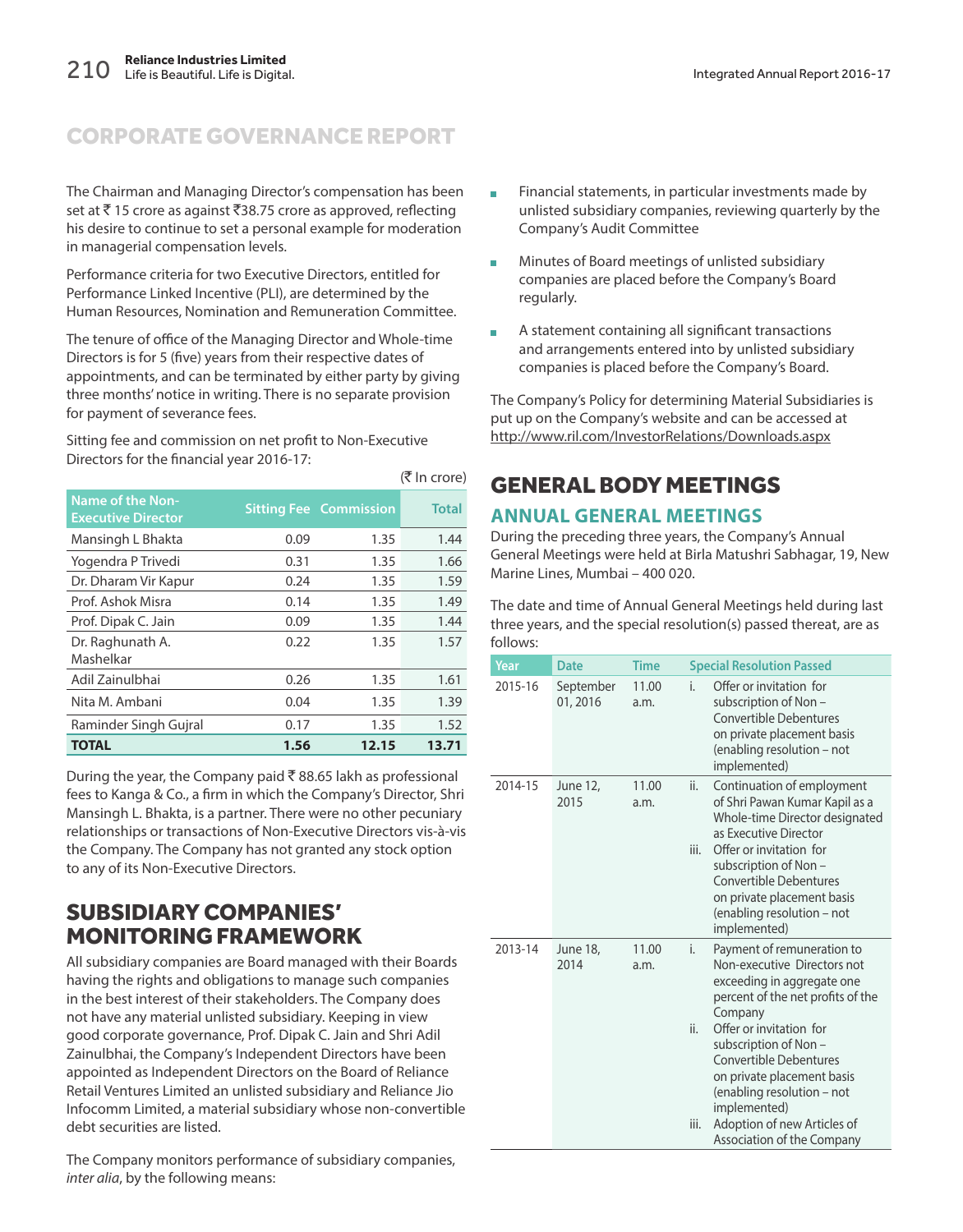|                                       | $02 - 56$             | 57-179                      | 180-277           | 278-419                        | 420-452                                  |  |
|---------------------------------------|-----------------------|-----------------------------|-------------------|--------------------------------|------------------------------------------|--|
| Corporate<br><b>Governance Report</b> | CORPORATE<br>OVERVIEW | MANAGEMENT<br><b>REVIEW</b> | <b>GOVERNANCE</b> | <b>FINANCIAL</b><br>STATEMENTS | <b>SHAREHOLDER</b><br><b>INFORMATION</b> |  |

### **SPECIAL RESOLUTION(S) PASSED THROUGH POSTAL BALLOT**

No postal ballot was conducted during the financial year 2016-17. None of the businesses proposed to be transacted at the ensuing Annual General Meeting require passing a resolution through Postal Ballot.

### **DISCLOSURES ON MATERIALLY SIGNIFICANT RELATED PARTY TRANSACTIONS, I.E., THE COMPANY'S TRANSACTIONS THAT ARE OF MATERIAL NATURE, WITH ITS PROMOTERS, DIRECTORS AND THE MANAGEMENT, THEIR RELATIVES OR SUBSIDIARIES, AMONG OTHERS THAT MAY HAVE POTENTIAL CONFLICT WITH THE COMPANY'S INTERESTS AT LARGE**

The Company's major related party transactions are generally with its subsidiaries and associates. The related party transactions are entered into based on considerations of various business exigencies, such as synergy in operations, sectoral specialisation and the Company's long-term strategy for sectoral investments, optimisation of market share, profitability, legal requirements, liquidity and capital resources of subsidiaries and associates.

All the contracts / arrangements / transactions entered by the Company during the financial year with related parties were in the ordinary course of business and at an arm's length basis.

During the year, the Company had not entered into any contract/ arrangement / transaction with related parties which could be considered material in accordance with the policy of the Company on materiality of related party transactions. Please refer to Note 30 of Standalone Financial Statements, forming part of the Annual Report.

None of the transactions with any of related parties were in conflict with the Company's interest.

The Company's Policy on Materiality of Related Party Transactions and on Dealing with Related Party Transactions is put up on the Company's website and can be accessed at http:// www.ril.com/InvestorRelations/Downloads.aspx

### **DETAILS OF NON-COMPLIANCE BY THE COMPANY, PENALTIES, STRICTURES IMPOSED ON THE COMPANY BY STOCK EXCHANGE OR SEBI, OR ANY STATUTORY AUTHORITY, ON ANY MATTER RELATED TO CAPITAL MARKETS, DURING THE LAST THREE YEARS**

(i) The Securities and Exchange Board of India ('SEBI'), on August 08, 2014 had passed an adjudication order on a Show Cause Notice issued to the Company for alleged non-disclosure of the diluted Earnings per Share in the

quarterly financial results for the quarters ended June, 2007, September, 2007, December, 2007, March, 2008, June, 2008 and September, 2008 and imposed monetary penalty of Rs. 13 crore. On an appeal by the Company, the Hon'ble Securities Appellate Tribunal ('SAT'), set aside SEBI's order and remanded the matter for fresh consideration by SEBI. SEBI issued a fresh Show Cause Notice dated April 05, 2016 in the matter. The Company has filed reply to the Show Cause Notice and attended the personal hearing on July 26, 2016. No order has been passed by SEBI so far.

- (ii) SEBI had issued a Show Cause Notice dated November 26, 2015 to the Company alleging that, the Company had not provided the information sought by SEBI regarding categorization of the Directors of the Company as on January 07, 2000. The Company has filed its reply to the aforesaid Show Cause Notice, attended the personal hearing in the matter on February 25, 2016 and has also provided the information to SEBI. No order has been passed by SEBI so far.
- (iii) SEBI has passed an order under section 11B of the Securities and Exchange Board of India Act, 1992 on March 24, 2017 on a Show Cause Notice dated December 16, 2010 issued to the Company in the matter concerning trading in Reliance Petroleum Limited shares by the Company in the year 2007, directing (i) disgorgement of Rs.447.27 crores along with interest calculated at the rate of 12% per annum from November 29, 2007 till date of payment and (ii) prohibiting the Company from dealing in equity derivatives in the F&O segment of the stock exchanges, directly or indirectly for a period of one year from March 24, 2017. The Company is in the process of filing an appeal, challenging SEBI's order before Hon'ble SAT.

### WHISTLE-BLOWER POLICY

The Company promotes ethical behaviour in all its business activities and has put in place a mechanism for reporting illegal or unethical behaviour. The Company has a Vigil Mechanism and Whistle-blower policy under which the employees are free to report violations of applicable laws and regulations and the Code of Conduct. The reportable matters may be disclosed to the Ethics and Compliance Task Force which operates under the supervision of the Audit Committee. Employees may also report to the Chairman of the Audit Committee. During the year under review, no employee was denied access to the Audit Committee.

## MEANS OF COMMUNICATION

**Quarterly results:** The Company's quarterly/half yearly/ annual financial results are sent to the Stock Exchanges and published in 'Indian Express', 'Financial Express' and 'Loksatta / Navshakti'. Simultaneously, they are also put up on the Company's website (www.ril.com).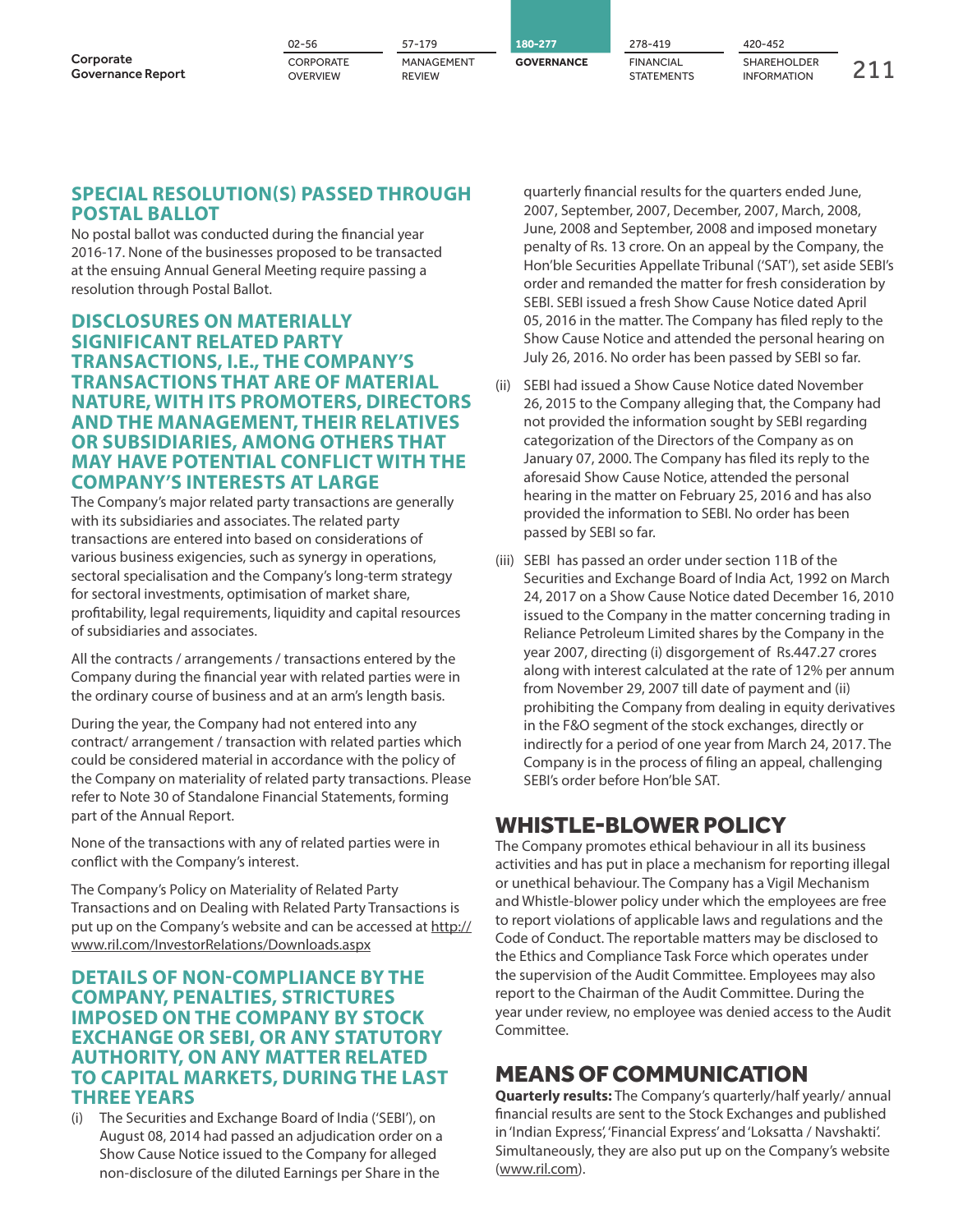**News releases, presentations, among others:** Official news releases and official media releases are sent to Stock Exchanges and are displayed on its website (www.ril.com).

**Presentations to institutional investors / analysts:** Detailed presentations are made to institutional investors and financial analysts on the Company's quarterly as well as annual financial results. These presentations and Schedule of analyst or institutional investors meet are also put on the Company's website (www.ril.com) as well as sent to the Stock Exchanges. No unpublished price sensitive information is discussed in meeting / presentation with institutional investors and financial analysts.

**Website:** The Company's website (www.ril.com) contains a separate dedicated section 'Investor Relations' where shareholders' information is available. The Company's Annual Report is also available in downloadable form.

**Annual Report:** The Annual Report containing, inter alia, Audited Financial Statements, Audited Consolidated Financial Statements, Directors' Report, Auditors' Report and other important information is circulated to members and others entitled thereto. The Management's Discussion and Analysis (MD&A) Report forms part of the Annual Report.

**Chairman's Communiqué:** The printed copy of the Chairman's speech is distributed to shareholders at Annual General Meetings. The document is also put on the Company's website (www.ril.com) and sent to the Stock Exchanges.

**Reminder to Investors:** Reminders for unclaimed shares, unpaid dividend/unpaid interest or redemption amount on debentures are sent to the shareholders / debenture holders as per records every year.

**NSE Electronic Application Processing System (NEAPS):** The NEAPS is a web-based application designed by NSE for corporates. All periodical compliance filings like shareholding pattern, corporate governance report, media releases, statement of investor complaints, among others are filed electronically on NEAPS.

**BSE Corporate Compliance & Listing Centre (the 'Listing Centre'):** BSE's Listing Centre is a web-based application designed for corporates. All periodical compliance filings like shareholding pattern, corporate governance report, media releases, statement of investor complaints, among others are also filed electronically on the Listing Centre.

**SEBI Complaints Redress System (SCORES):** The investor complaints are processed in a centralised web-based complaints redress system. The salient features of this system are: Centralised database of all complaints, online upload of Action Taken Reports (ATRs) by concerned companies and online viewing by investors of actions taken on the complaint and its current status.

**Designated Exclusive email-id:** The Company has designated the following email-ids exclusively for investor servicing:

For queries on Annual Report: investor\_relations@ril.com

For queries in respect of shares in physical mode: rilinvestor@karvy.com

**Shareholders' Feedback Survey:** The Company had sent feedback forms seeking shareholders' views on various matters relating to investor services and Annual Report 2015-16. The feedback received from shareholders is placed before the Stakeholders' Relationship Committee.

### GENERAL SHAREHOLDER INFORMATION

### **COMPANY REGISTRATION DETAILS**

The Company is registered in the State of Maharashtra, India. The Corporate Identity Number (CIN) allotted to the Company by the Ministry of Corporate Affairs (MCA) is L17110MH1973PLC019786.

### **ANNUAL GENERAL MEETING**

(Day, Date, Time and Venue) Friday, July 21, 2017 at 11.00 a.m. Birla Matushri Sabhagar, 19, Sir Vithaldas Thackersey Marg, Near Bombay Hospital & Medical Research Centre, New Marine Lines, Mumbai 400 020

#### **FINANCIAL YEAR**

April 1 to March 31

### **DIVIDEND PAYMENT DATE**

Credit / despatch of dividend payment: Between July 21, 2017 to July 28, 2017.

### **FINANCIAL CALENDAR (TENTATIVE)**

**RESULTS FOR THE QUARTER ENDING June 30, 2017 –** Third week of July, 2017 **September 30, 2017 –** Second week of October, 2017 **December 31, 2017 –** Third week of January, 2018

**March 31, 2018 –** Third week of April, 2018 **Annual General Meeting –** June, 2018

### **LISTING ON STOCK EXCHANGES EQUITY SHARES**

**BSE LIMITED (BSE)**

Phiroze Jeejeebhoy Towers, Dalal Street, Mumbai 400 001 Scrip Code - 500325

### **NATIONAL STOCK EXCHANGE OF INDIA LIMITED (NSE)**

"Exchange Plaza", C-1, Block G, Bandra-Kurla Complex, Bandra (East), Mumbai 400 051 Trading Symbol – RELIANCE EQ ISIN: INE002A01018

#### **GLOBAL DEPOSITORY RECEIPTS (GDRs)**

The GDRs of the Company are listed on Luxembourg Stock Exchange, 11, Avenue de la Porte- Neuve, L – 2227, Luxembourg.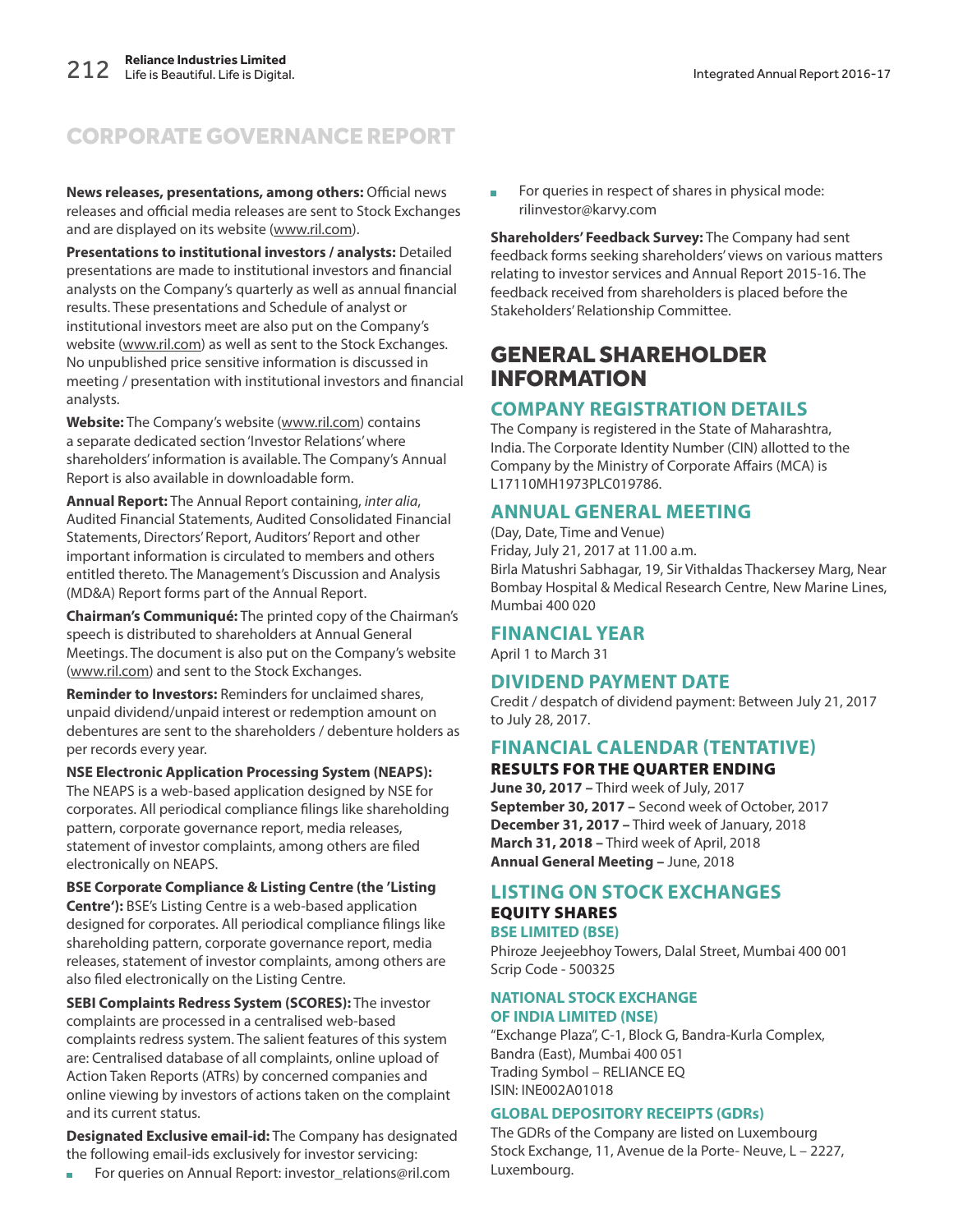|                                       | $02 - 56$             | 57-179                      | 180-277           | 278-419                        | 420-452                                  |  |
|---------------------------------------|-----------------------|-----------------------------|-------------------|--------------------------------|------------------------------------------|--|
| Corporate<br><b>Governance Report</b> | CORPORATE<br>OVERVIEW | MANAGEMENT<br><b>REVIEW</b> | <b>GOVERNANCE</b> | <b>FINANCIAL</b><br>STATEMENTS | <b>SHAREHOLDER</b><br><b>INFORMATION</b> |  |

Also traded on International Order Book System (London Stock Exchange) and PORTAL System (NASD, USA) Trading Symbol RILYP, CUSIP 759470107.

#### **OVERSEAS DEPOSITORY**

The Bank of New York Mellon Corporation, 101, Barclay Street, New York, NY 10286 USA.

#### **DOMESTIC CUSTODIAN**

ICICI Bank Limited, Empire Complex, E7/F7, 1st Floor, 414, Senapati Bapat Marg, Lower Parel, Mumbai 400 013.

#### **DEBT SECURITIES**

The details of listing of Non-Convertible Debentures issued by the Company are given here below.

| Non-Convertible<br><b>Debentures Series</b> | <b>Listing Details</b>                                    |
|---------------------------------------------|-----------------------------------------------------------|
| <b>PPD 177</b>                              | Listed on Wholesale Debt Market Segment of NSE            |
| PPD 179 - T3                                | Listed on Wholesale Debt Market Segment of NSE            |
| PPP 180-T1                                  | Listed on Wholesale Debt Market<br>Segment of BSE and NSE |

#### **STOCK MARKET PRICE DATA**

The Company has issued bonds from time to time in the international markets by way of private placement as well as bond offerings listed on stock exchanges. The Company's bonds are listed on Singapore Stock Exchange, Taipei Exchange and Luxembourg Stock Exchange.

#### **DEBENTURE TRUSTEE**

Axis Trustee Services Limited Axis House, 2<sup>nd</sup> Floor, Wadia International Centre, Pandurang Budhkar Marg, Worli, Mumbai 400 025.

#### **PAYMENT OF LISTING FEES**

Annual listing fee for the year 2017-18 has been paid by the Company to BSE and NSE. Annual maintenance and listing agency fee for the calendar year 2017 has been paid by the Company to the Luxembourg Stock Exchange.

#### **PAYMENT OF DEPOSITORY FEES**

Annual Custody/Issuer fee for the year 2017-18 will be paid by the Company to NSDL and CDSL on receipt of the invoices.

| <b>Month</b>     |                        | <b>National Stock Exchange (NSE)</b> |                     | <b>BSE Limited (BSE)</b> |                                 |                     |  |
|------------------|------------------------|--------------------------------------|---------------------|--------------------------|---------------------------------|---------------------|--|
|                  | High Price $(\bar{z})$ | Low Price (₹)                        | <b>Volume (No.)</b> | High Price (₹)           | Low Price $(\bar{\bar{\zeta}})$ | <b>Volume (No.)</b> |  |
| April 2016       | 1,069.90               | 978.85                               | 7,98,51,925         | 1,070.00                 | 977.85                          | 53,53,032           |  |
| May 2016         | 994.95                 | 925.65                               | 6,82,00,780         | 994.70                   | 925.70                          | 49,33,727           |  |
| June 2016        | 994.15                 | 933.40                               | 5,97,03,860         | 995.00                   | 934.40                          | 52,66,522           |  |
| <b>July 2016</b> | 1,038.75               | 970.00                               | 5,31,01,084         | 1,039.00                 | 970.20                          | 62,12,010           |  |
| August 2016      | 1,074.00               | 983.40                               | 6,18,26,490         | 1,073.55                 | 984.50                          | 62,58,908           |  |
| September 2016   | 1,129.55               | 1,002.30                             | 10,27,51,254        | 1,128.90                 | 1,003.10                        | 1,13,16,252         |  |
| October 2016     | 1,126.25               | 1,043.40                             | 6,18,44,946         | 1,124.80                 | 1,043.20                        | 73,30,283           |  |
| November 2016    | 1,055.95               | 930.00                               | 6,54,22,636         | 1,055.00                 | 932.00                          | 51,70,909           |  |
| December 2016    | 1,085.00               | 986.50                               | 6,59,81,989         | 1,084.70                 | 987.55                          | 71,08,342           |  |
| January 2017     | 1,097.50               | 1,012.80                             | 6,19,45,957         | 1,097.00                 | 1,014.05                        | 56,11,677           |  |
| February 2017    | 1,256.80               | 1,022.00                             | 11,51,21,994        | 1,256.50                 | 1,022.00                        | 1,14,71,980         |  |
| March 2017       | 1,337.65               | 1,227.05                             | 14,98,31,081        | 1,336.00                 | 1,225.65                        | 1,19,12,93,571      |  |

[Source: This information is compiled from the data available on the websites of BSE and NSE]

### **SHARE PRICE PERFORMANCE IN COMPARISON TO BROAD BASED INDICES – BSE SENSEX AND NSE NIFTY AS ON MARCH 31, 2017**

|            | <b>BSE (% Change)</b> |               | NSE (% Change) |              |  |
|------------|-----------------------|---------------|----------------|--------------|--|
|            | <b>RIL</b>            | <b>Sensex</b> | RIL            | <b>Nifty</b> |  |
| FY 2016-17 | 26.21                 | 16.88         | 26.38          | 18.55        |  |
| 2 years    | 59.96                 | 5.95          | 59.92          | 8.04         |  |
| 3 years    | 41.93                 | 32.32         | 41.92          | 36.84        |  |
| 5 years    | 76.30                 | 70.19         | 75.98          | 73.24        |  |

### **REGISTRARS AND TRANSFER AGENTS**

Karvy Computershare Private Limited Karvy Selenium Tower B, 6<sup>th</sup> Floor Plot 31-32, Gachibowli Financial District, Nanakramguda, Hyderabad 500 032 Tel: +91-40-67161700 Toll Free No.: 1800 425 8998 (From 9:00 a.m. to 6:00 p.m.) Fax: +91-40-67161680 e-mail: rilinvestor@karvy.com Website: www.karvy.com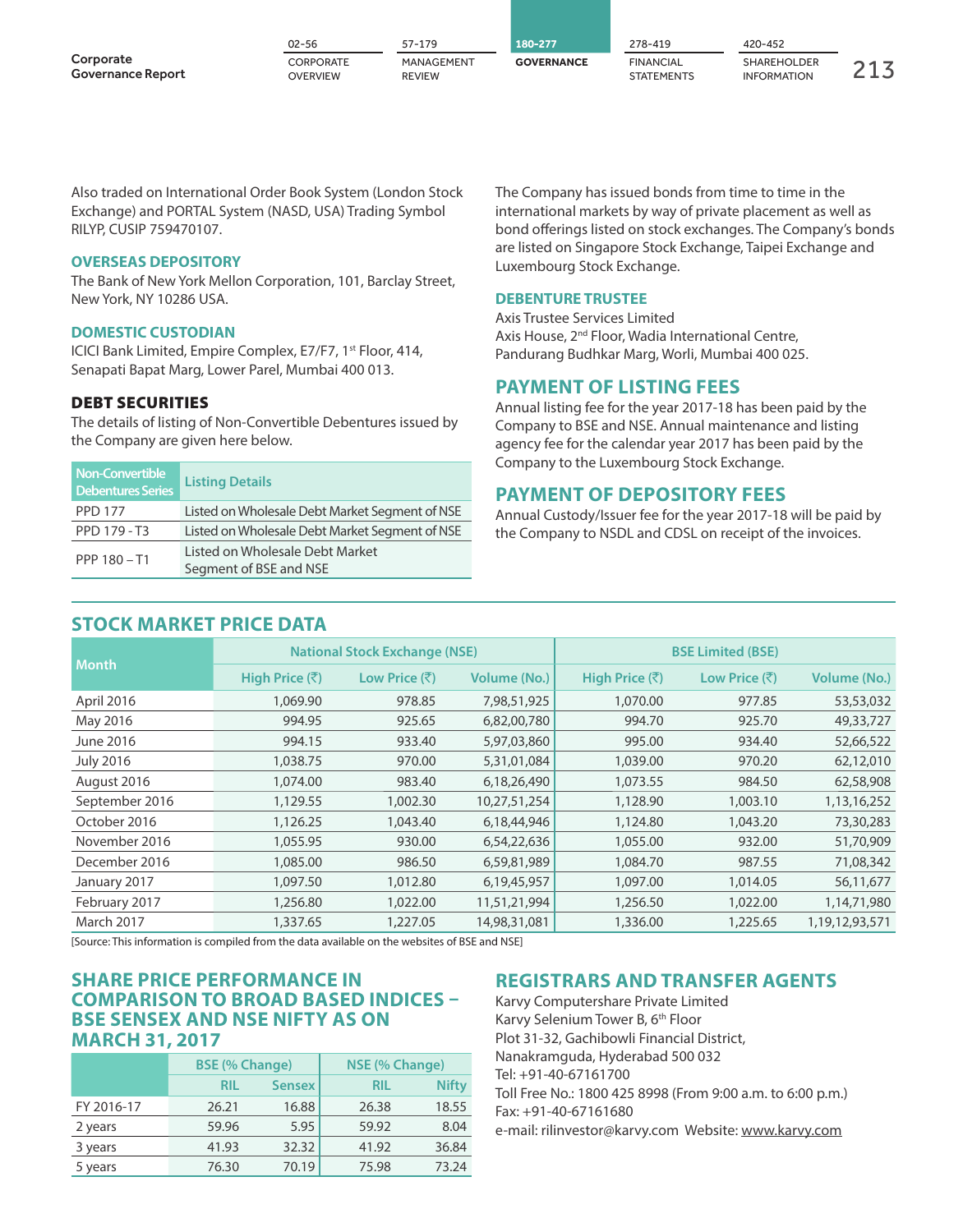### **SHARE TRANSFER SYSTEM**

Share transfers are processed and share certificates duly endorsed are delivered within a period of seven days from the date of receipt, subject to documents being valid and complete in all respects. The Board has delegated the authority for approving transfer, transmission, and so on of the Company's securities to the Managing Director and/or Company Secretary. A summary of transfer/transmission of securities

of the Company so approved by the Managing Director/ Company Secretary is placed at quarterly Board meeting / Stakeholders' Relationship Committee. The Company obtains from a Company Secretary in Practice half-yearly certificate to the effect that all certificates have been issued within thirty days of the date of lodgement of the transfer, sub division, consolidation and renewal as required under Regulation 40(9) of the Listing Regulations and files a copy of the said certificate with Stock Exchanges.

### **SHAREHOLDING PATTERN AS ON MARCH 31, 2017**

|     | <b>Sr. No. Category of shareholder</b>                                 |                     | Number of Total number of As a percentage |              |
|-----|------------------------------------------------------------------------|---------------------|-------------------------------------------|--------------|
|     |                                                                        | <b>shareholders</b> | shares                                    | of $(A+B+C)$ |
| (A) | <b>Shareholding of Promoter and Promoter Group</b>                     |                     |                                           |              |
| (1) | Indian                                                                 | $55*$               | 1,46,31,01,074                            | 45.00        |
| (2) | Foreign                                                                |                     |                                           |              |
|     | Total Shareholding of Promoter and Promoter Group                      | 55                  | 1,46,31,01,074                            | 45.00        |
| (B) | <b>Public Shareholding</b>                                             |                     |                                           |              |
| (1) | Institutions                                                           | 2152                | 1,09,17,98,248                            | 33.58        |
| (2) | Non-institutions                                                       | 24,99,098           | 60,39,66,432                              | 18.58        |
|     | <b>Total Public Shareholding</b>                                       | 25,01,250           | 1,69,57,64,680                            | 52.16        |
| (C) | <b>Shares held by Custodians and against which Depository Receipts</b> |                     |                                           |              |
|     | have been issued                                                       |                     |                                           |              |
| (1) | Promoter and Promoter Group                                            | $\sim$              | $\overline{\phantom{a}}$                  |              |
| (2) | Public                                                                 |                     | 9,24,12,346                               | 2.84         |
|     | <b>TOTAL</b> (A) + (B) + (C)                                           | 25,01,306           | 3,25,12,78,100                            | 100.00       |

\* As per disclosure under regulation 30(2) of the Securities and Exchange Board of India (Substantial Acquisition of Shares and Takeovers) Regulations, 2011, furnished by the promoters.

### **SHAREHOLDING OF DIRECTORS**

| <b>Name of Director</b>    | No. of shares held as<br>on March 31, 2017 |
|----------------------------|--------------------------------------------|
| Mukesh D. Ambani           | 36,15,846                                  |
| Mansingh L. Bhakta         | 3,36,000                                   |
| Yogendra P. Trivedi        | 27,984                                     |
| Dr. Dharam Vir Kapur       | 13,544                                     |
| Prof. Ashok Misra          | 2,300                                      |
| Prof. Dipak C. Jain        |                                            |
| Dr. Raghunath A. Mashelkar |                                            |
| Adil Zainulbhai            |                                            |
| Raminder Singh Gujral      |                                            |
| Nita M. Ambani             | 33,98,146                                  |
| Nikhil R. Meswani          | 16,78,374                                  |
| Hital R. Meswani           | 16,11,886                                  |
| P. M. S. Prasad            | 10,36,666                                  |
| Pawan Kumar Kapil          | 33,499                                     |

# CATEGORY - WISE SHAREHOLDING (%) **Promoter Institutions Non-Institutions GDR Holders**



### **DISTRIBUTION OF SHAREHOLDING BY SIZE AS ON MARCH 31, 2017**

| <b>Category</b><br>(Shares) | <b>Holders</b> | <b>Shares</b>   | % of Total<br><b>Shares</b> |
|-----------------------------|----------------|-----------------|-----------------------------|
| Up to 500                   | 23,93,969      | 16, 14, 28, 853 | 4.97                        |
| $501 - 1000$                | 62,585         | 4,42,09,511     | 1.36                        |
| $1001 - 5000$               | 39,428         | 7,44,58,334     | 2.29                        |
| 5001 - 10000                | 2.734          | 1,89,59,537     | 0.58                        |
| 10001 - 20000               | 972            | 1,34,97,885     | 0.42                        |
| Above 20000                 | 1,618          | 2,93,87,23,980  | 90.39                       |
| <b>TOTAL</b>                | 25,01,306      | 3,25,12,78,100  | 100.00                      |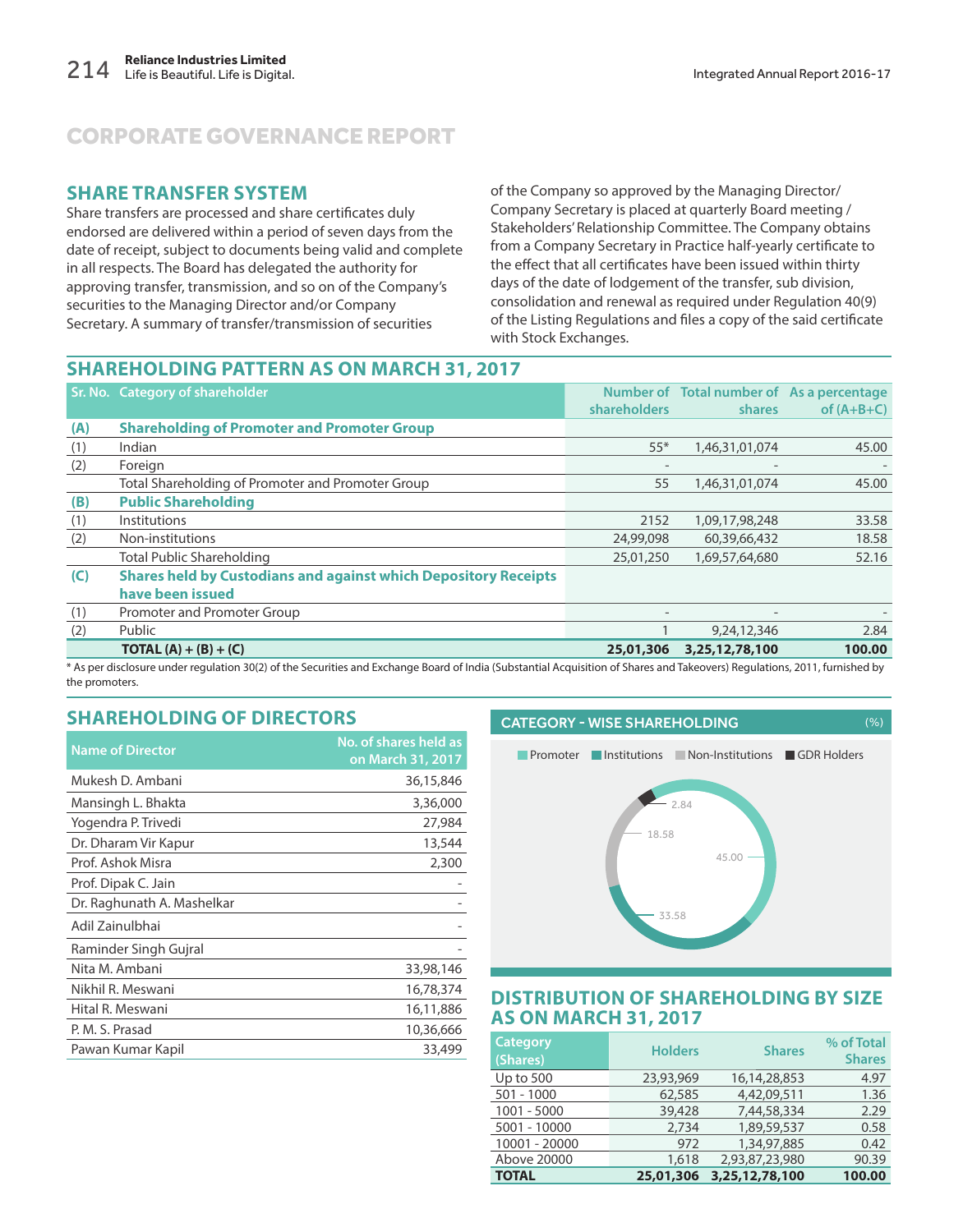|                                       | 02-56                 | 57-179                      | 180-277           | 278-419                               | 420-452                                  |  |
|---------------------------------------|-----------------------|-----------------------------|-------------------|---------------------------------------|------------------------------------------|--|
| Corporate<br><b>Governance Report</b> | CORPORATE<br>OVERVIEW | MANAGEMENT<br><b>REVIEW</b> | <b>GOVERNANCE</b> | <b>FINANCIAL</b><br><b>STATEMENTS</b> | <b>SHAREHOLDER</b><br><b>INFORMATION</b> |  |

### **BUILD-UP OF EQUITY SHARE CAPITAL**

| <b>Particulars</b>                                                            | <b>Allotment Date</b> | <b>No. of Shares</b> |
|-------------------------------------------------------------------------------|-----------------------|----------------------|
| Subscribers to Memorandum                                                     | October 19, 1975      | 1,100                |
| Shareholders of Reliance Textile Industries Limited (Merged with the Company) | May 9, 1977           | 59,50,000            |
| Conversion of Loan                                                            | September 28, 1979    | 9,40,000             |
| Rights Issue - I                                                              | December 31,1979      | 6,47,832             |
| Bonus Issue - I                                                               | September 19, 1980    | 45,23,359            |
| Debenture Series I Conversion                                                 | December 31, 1980     | 8,40,575             |
| Consolidation of Fractional Coupon Shares                                     | May 15,1981           | 24,673               |
| Conversion of Loan                                                            | June 23, 1981         | 2,43,200             |
| Conversion of Loan                                                            | September 22, 1981    | 1,40,800             |
| Rights Issue II                                                               | October 6, 1981       | 23,80,518            |
| Debenture Series II Conversion                                                | December 31, 1981     | 8,42,529             |
| Debenture Series I Conversion Phase II                                        | December 31, 1981     | 27,168               |
| Shareholders of Sidhpur Mills Co Limited<br>(Merged with the Company)         | April 12, 1982        | 81,059               |
| Rights Issue II NRI                                                           | June 15, 1982         | 774                  |
| Debenture Series III Conversion                                               | August 31, 1982       | 19,20,000            |
| Rights Issue II                                                               | September 9, 1982     | 41                   |
| Shareholders of Sidhpur Mills Co Limited (Merged with the Company) II         | December 29, 1982     | 1,942                |
| Bonus Issue-II                                                                | September 30, 1983    | 1,11,39,564          |
| Shareholders of Sidhpur Mills Co Limited (Merged with the Company) III        | September 30, 1983    | 371                  |
| Debenture Series IV Conversion                                                | September 30, 1983    | 64,00,000            |
| Shareholders of Sidhpur Mills Co Limited (Merged with the Company) IV         | April 5, 1984         | 617                  |
| Shareholders of Sidhpur Mills Co Limited (Merged with the Company) V          | June 20, 1984         | 50                   |
| Debenture Series I Conversion                                                 | October 1, 1984       | 97,66,783            |
| Debenture Series II Conversion                                                | December 31, 1984     | 2,16,571             |
| Shareholders of Sidhpur Mills Co Limited (Merged with the Company) VI         | January 31, 1985      | 91                   |
| Consolidation of Fractional Coupon Shares                                     | April 30, 1985        | 45,005               |
| Debenture Series E Conversion                                                 | April 30, 1985        | 53, 33, 333          |
| Debenture Series III Conversion                                               | July 5, 1985          | 52,835               |
| Debenture Series IV Conversion                                                | December 17, 1985     | 42,871               |
| Shareholders of Sidhpur Mills Co Limited (Merged with the Company) VII        | December 31, 1985     | 106                  |
| <b>Consolidation of Fractional Coupon Shares</b>                              | December 31, 1985     | 610                  |
| Shareholders of Sidhpur Mills Co Limited (Merged with the Company) VIII       | November 15, 1986     | 40,284               |
| Shareholders of Sidhpur Mills Co Limited (Merged with the Company) IX         | April 1, 1987         | 169                  |
| Debenture Series G Conversion                                                 | August 1, 1987        | 6,60,30,100          |
| Rights Issue III                                                              | February 4, 1988      | 3, 15, 71, 695       |
| Debenture Series G Conversion                                                 | February 4, 1988      | 29,35,380            |
| Shareholders of Sidhpur Mills Co Limited (Merged with the Company) X          | June 2, 1988          | 25                   |
| Shareholders of Sidhpur Mills Co Limited (Merged with the Company) XI         | October 31, 1988      | 10                   |
| Shareholders of Sidhpur Mills Co Limited (Merged with the Company) XII        | November 29, 1990     | 322                  |
| Shareholders of Sidhpur Mills Co Limited (Merged with the Company) XIII       | May 22, 1991          | 46                   |
| Shareholders of Sidhpur Mills Co Limited (Merged with the Company) XIV        | October 10, 1991      | 25                   |
| Euro Issue GDR-I                                                              | June 3, 1992          | 1,84,00,000          |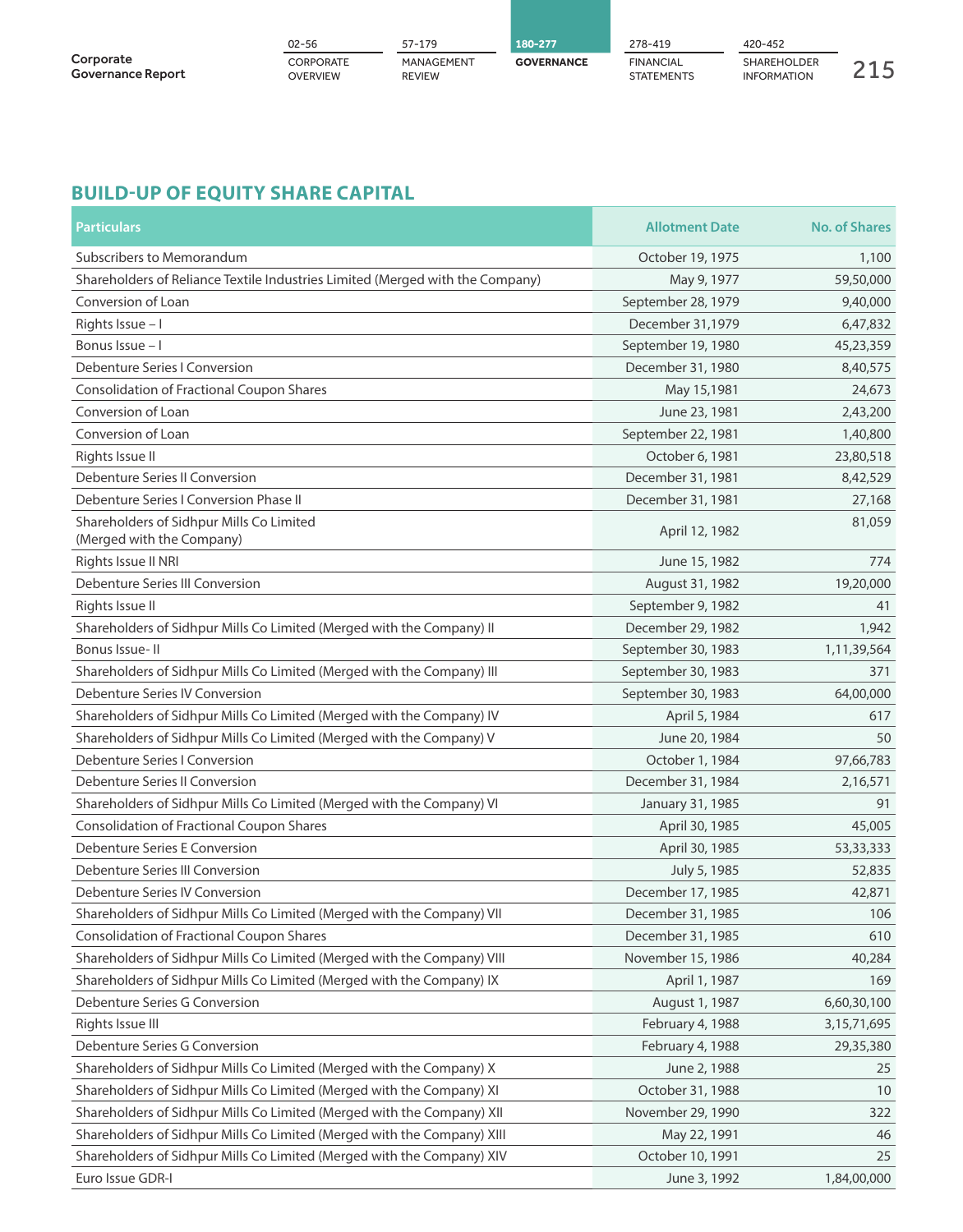| <b>Particulars</b>                                                                                            | <b>Allotment Date</b>    | <b>No. of Shares</b> |
|---------------------------------------------------------------------------------------------------------------|--------------------------|----------------------|
| Shareholders of Sidhpur Mills Co Limited (Merged with the Company)                                            |                          | 4,060                |
| Shareholders of Reliance Petrochemicals Limited (Merged with the Company)                                     | December 4, 1992         | 7,49,42,763          |
| <b>Loan Conversion</b>                                                                                        | July 7, 1993             | 3,16,667             |
| Debenture Series H Conversion                                                                                 | August 26, 1993          | 3,64,60,000          |
| Warrant Conversion (Debenture Series F)                                                                       | August 26, 1993          | 1,03,16,092          |
| Euro Issue GDR II                                                                                             | February 23, 1994        | 2,55,32,000          |
| Loan Conversion                                                                                               | March 1, 1994            | 18,38,950            |
| Warrant Conversion (Debenture Series J)                                                                       | August 3, 1994           | 87,40,000            |
| <b>Private Placement of Shares</b>                                                                            | October 21, 1994         | 2,45,45,450          |
| <b>Conversion of Reliance Petrochemicals Limited Debentures</b>                                               | December 22, 1994        | 75,472               |
| Shareholders of Reliance Polypropylene Limited and Reliance Polyethylene Limited<br>(Merged with the Company) | March 16, 1995           | 9,95,75,915          |
| <b>Warrants Conversion</b>                                                                                    | March 10, 1995           | 74,80,000            |
| Conversion of 3.5% ECB Due 1999 I                                                                             | May 24, 1997             | 544                  |
| Conversion of 3.5% ECB Due 1999 II                                                                            | July 11, 1997            | 13,31,042            |
| Conversion of 3.5% ECB Due 1999 III                                                                           | July 22, 1997            | 6,05,068             |
| Conversion of 3.5% ECB Due 1999 IV                                                                            | September 13, 1997       | 18,64,766            |
| Conversion of 3.5% ECB Due 1999 V                                                                             | October 22, 1997         | 18, 15, 755          |
| Conversion of 3.5% ECB Due 1999 VI                                                                            | November 4, 1997         | 1,03,475             |
| Bonus Issue III                                                                                               | December 20, 1997        | 46,60,90,452         |
| Conversion of 3.5% ECB Due 1999 VII                                                                           | December 4, 1997         | 15,68,499            |
| Conversion of 3.5% ECB Due 1999 VIII                                                                          | September 27, 1999       | 7,624                |
| <b>Conversion of Warrants</b>                                                                                 | January 12, 2000         | 12,00,00,000         |
| Shareholders of Reliance Petroleum Limited (Merged with the Company)                                          | October 23, 2002         | 34,26,20,509         |
| Shareholders of Indian Petrochemicals Corporation Limited<br>(Merged with the Company)                        | October 13, 2007         | 6,01,40,560          |
| <b>Exercise of Warrants</b>                                                                                   | October 3, 2008          | 12,00,00,000         |
| ESOS - Allotment                                                                                              | Various dates in 2008-09 | 1,49,632             |
| Shareholders of Reliance Petroleum Limited (Merged with the Company)                                          | September 30, 2009       | 6,92,52,623          |
| Bonus Issue IV                                                                                                | November 28,2009         | 1,62,67,93,078       |
| <b>ESOS - Allotment</b>                                                                                       | Various dates in 2009-10 | 5,30,426             |
| ESOS - Allotment                                                                                              | Various dates in 2010-11 | 29,99,648            |
| ESOS - Allotment                                                                                              | Various dates in 2011-12 | 13,48,763            |
| ESOS - Allotment                                                                                              | February 22, 2013        | 1,86,891             |
| ESOS - Allotment                                                                                              | Various dates in 2013-14 | 32,38,476            |
| ESOS - Allotment                                                                                              | Various dates in 2014-15 | 37,86,907            |
| ESOS - Allotment                                                                                              | Various dates in 2015-16 | 46,87,556            |
| ESOS-Allotment                                                                                                | Various dates in 2016-17 | 1,09,01,779          |
| Less: Shares bought back and extinguished on January 24, 2005                                                 |                          | $-28,69,495$         |
| Less: Shares bought back and extinguished from February 08,2012 to January 22, 2013                           |                          | $-4,6246,280$        |
| TOTAL EQUITY AS ON MARCH 31, 2017                                                                             |                          | 325, 12, 78, 100     |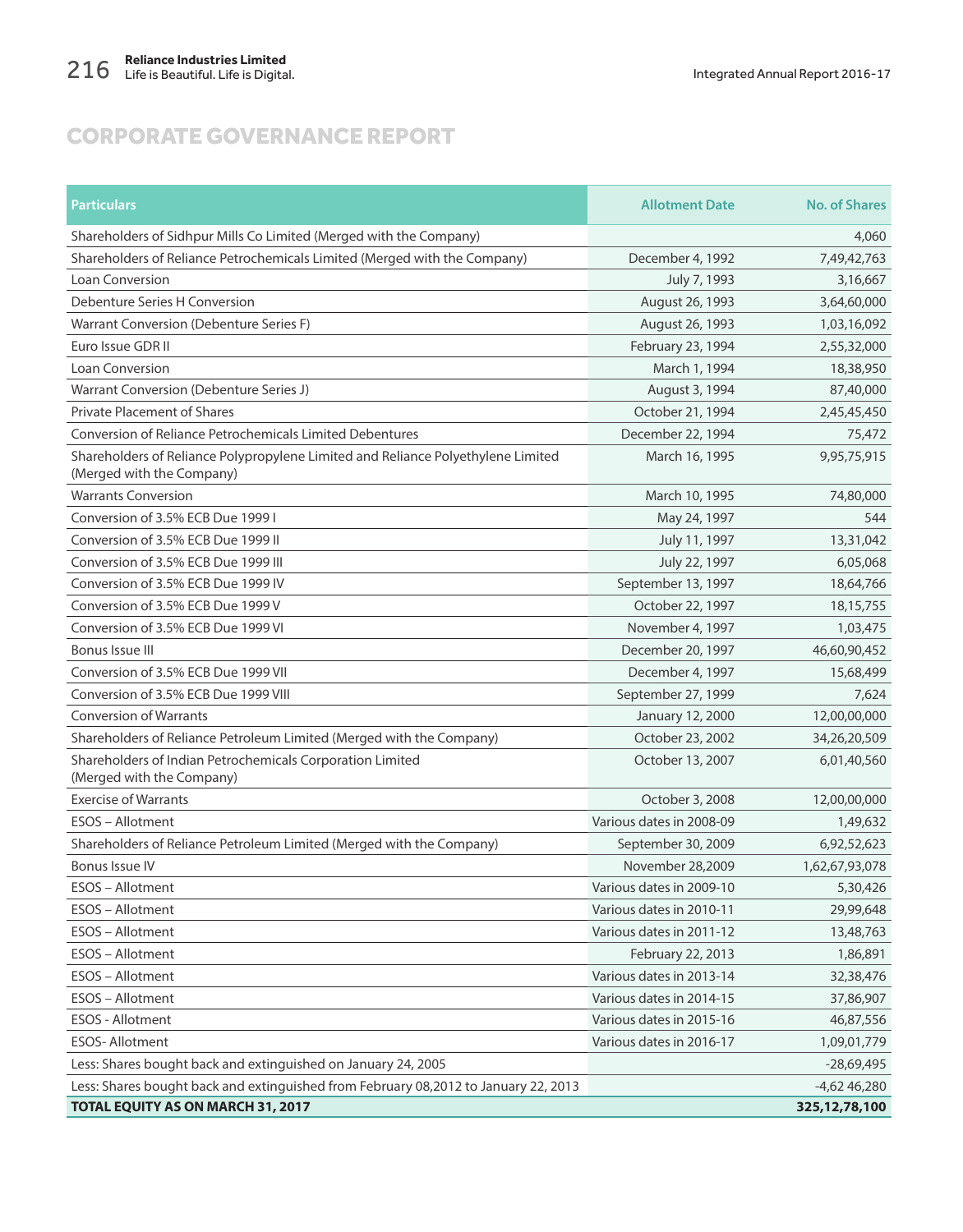|                                       | $02 - 56$                    | $57 - 179$                  | 180-277           | 278-419                        | 420-452                                  |  |
|---------------------------------------|------------------------------|-----------------------------|-------------------|--------------------------------|------------------------------------------|--|
| Corporate<br><b>Governance Report</b> | CORPORATE<br><b>OVERVIEW</b> | MANAGEMENT<br><b>REVIEW</b> | <b>GOVERNANCE</b> | <b>FINANCIAL</b><br>STATEMENTS | <b>SHAREHOLDER</b><br><b>INFORMATION</b> |  |

#### **CORPORATE BENEFITS TO INVESTORS DIVIDEND DECLARED FOR THE LAST 10 YEARS**

| <b>Financial</b><br>Year | <b>Dividend</b><br><b>Declaration</b> | <b>Dividend</b><br>per Share* |
|--------------------------|---------------------------------------|-------------------------------|
| 2006-07                  | March 10, 2007                        | 11                            |
| 2007-08                  | June 12, 2008                         | 13                            |
| 2008-09                  | October 07, 2009                      | 13                            |
| 2009-10                  | June 18, 2010 (post bonus issue 1:1)  | 7                             |
| 2010-11                  | June 03, 2011                         | 8                             |
| 2011-12                  | June 07, 2012                         | 8.5                           |
| 2012-13                  | June 06, 2013                         | 9                             |
| 2013-14                  | June 18, 2014                         | 9.5                           |
| 2014-15                  | June 12, 2015                         | 10                            |
| 2015-16                  | March 10, 2016                        | 10.50                         |

\* Share of paid-up value of  $\overline{5}10$  per share

Note: The Board has recommended a dividend of ₹11/- per share, for the financial year 2016-17.

### **BONUS ISSUES OF FULLY PAID-UP EQUITY SHARES**

| <b>Financial Year</b> | <b>Ratio</b> |
|-----------------------|--------------|
| 1980-81               | 3:5          |
| 1983-84               | 6:10         |
| 1997-98               | 1:1          |
| 2009-10               | 1·1          |

### **SHARES ISSUED ON DEMERGER**

Consequent upon the demerger of the coal based, gas based, financial services and telecommunications undertakings / businesses of the Company in December, 2005, the shareholders of the Company were allotted equity shares of the four companies, namely, Reliance Energy Ventures Limited (REVL), Reliance Natural Resources Limited (RNRL), Reliance Capital Ventures Limited (RCVL) and Reliance Communication Ventures Limited (RCoVL) in the ratio of one equity share of each of the companies for every equity share held by shareholders except specified shareholders, in Reliance Industries Limited, as on the record date fixed for the purpose.

Accordingly, 122,31,30,422 equity shares each of REVL, RNRL, RCVL and RCoVL were allotted on January 27, 2006.

### **DEMATERIALISATION OF SHARES**

| <b>Mode of Holding</b> |        |
|------------------------|--------|
| <b>NSDL</b>            | 96.05  |
| CDSL                   | 1.96   |
| Physical               | 1.99   |
| <b>TOTAL</b>           | 100.00 |

98.01% of Company's paid-up Equity Share Capital has been dematerialised up to March 31, 2017 (97.91% up to March 31, 2016). Trading in Equity Shares of the Company is permitted only in dematerialised form.

### **LIQUIDITY**

The Company's Equity Shares are among the most liquid and actively traded shares on the Indian Stock Exchanges. RIL shares consistently rank among the top few frequently traded shares, both in terms of the number of shares traded, as well as value.

Relevant data for the average daily turnover for the financial year 2016-17 is given below:

|                    | <b>BSE</b> | <b>NSE</b> | <b>Total</b> |
|--------------------|------------|------------|--------------|
| Shares (nos.)      | 51,10,190  | 38,12,839  | 89,23,029    |
| Value (in ₹ crore) | 650.70     | 412.43     | 1,063.13     |

[Source: This information is compiled from the data available on the websites of BSE and NSE]

### **OUTSTANDING GDRS / WARRANTS AND CONVERTIBLE BONDS, CONVERSION DATE AND LIKELY IMPACT ON EQUITY**

**GDRs:** Outstanding GDRs as on March 31, 2017 represent 9,24,12,346 equity shares constituting 2.84% of Company's paid-up Equity Share Capital. Each GDR represents two underlying equity shares in the Company. GDR is not a specific time-bound instrument and can be surrendered at any time and converted into the underlying equity shares in the Company. The shares so released in favour of the investors upon surrender of GDRs can either be held by investors concerned in their name or sold off in the Indian secondary markets for cash. To the extent of shares so sold in Indian markets, GDRs can be reissued under the available head-room.

### **RIL GDR PROGRAMME**

RIL GDRs are listed on the Luxembourg Stock Exchange. GDRs are traded on the International Order Book (IOB) of London Stock Exchange. GDRs are also traded amongst Qualified Institutional Investors in the PORTAL System of NASD, USA.

RIL GDRs are exempted securities under US Securities Law. RIL GDR program has been established under Rule 144A and Regulation S of the US Securities Act, 1933. Reporting is done under the exempted route of Rule 12g3-2(b) under the US Securities Exchange Act, 1934.

The Bank of New York Mellon is the Depository and ICICI Bank Limited is the Custodian of all the Equity Shares underlying the GDRs issued by the Company.

### **EMPLOYEE STOCK OPTIONS**

The information on Options granted by the Company during the financial year 2016-17 and other particulars with regard to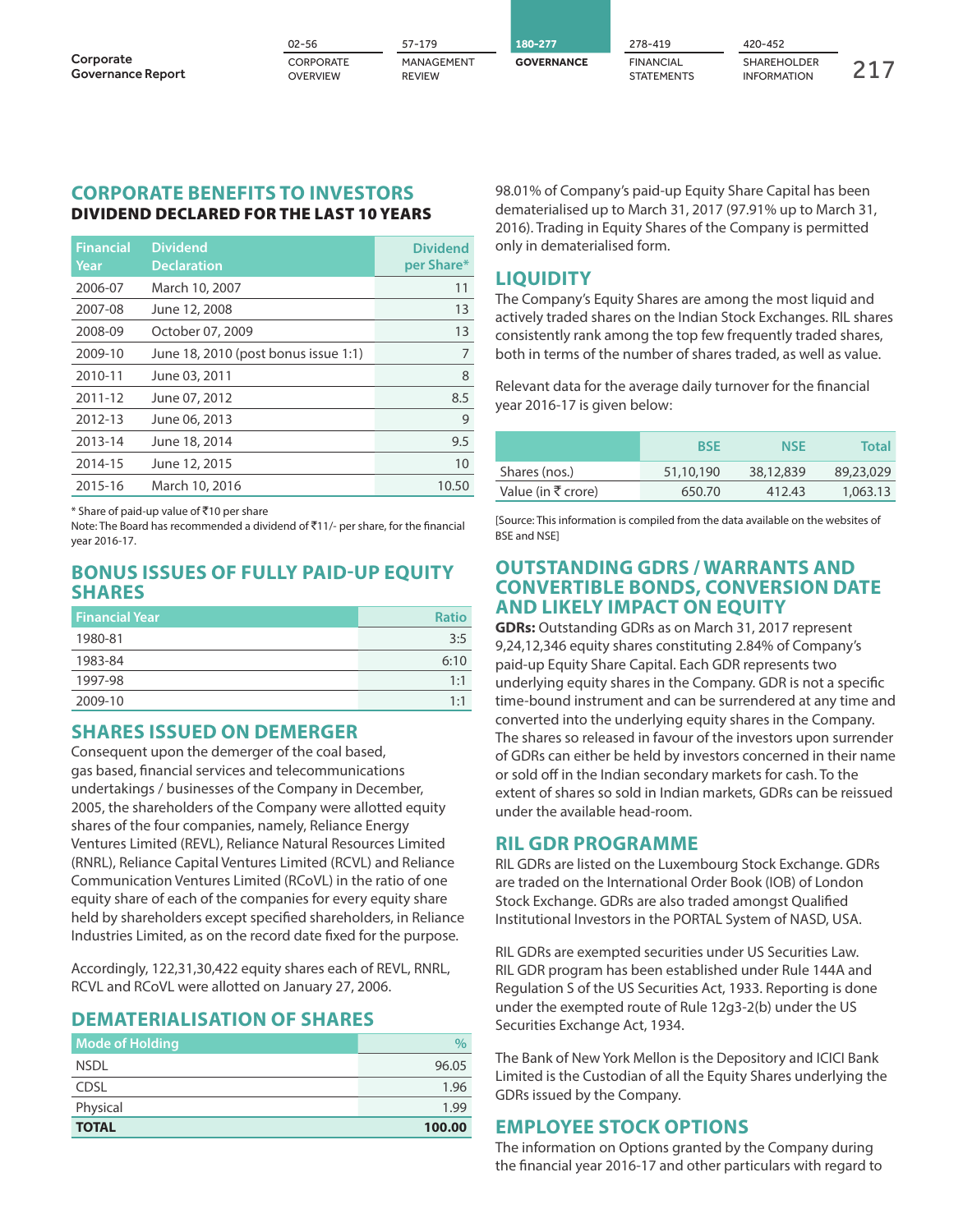Employees' Stock Options are put up on the Company's website and can be accessed at http://www.ril.com/InvestorRelations/Downloads.aspx

### **COMMODITY PRICE RISKS / FOREIGN EXCHANGE RISK AND HEDGING ACTIVITIES**

The Company is subject to commodity price risks due to fluctuation in prices of crude oil, gas and downstream petroleum products. The Company's payables and receivables are in U.S. Dollars and due to fluctuations in foreign exchange prices, it is subject to foreign exchange risks. The Company has in place a robust risk management framework for identification and monitoring and mitigation of commodity price and foreign exchange risks. The risks are tracked and monitored on a regular basis and mitigation strategies are adopted in line with the risk management framework. For further details on the above risks, please refer the Enterprise Risk Management section of the Management Discussion and Analysis Report.

### PLANT LOCATIONS IN INDIA

#### **REFINING & MARKETING Jamnagar**

Village Meghpar/Padana, Taluka Lalpur, Jamnagar – 361 280, Gujarat, India

#### **Jamnagar Sez Unit**

Village Meghpar/Padana, Taluka Lalpur, Jamnagar – 361 280, Gujarat, India

#### **PETROCHEMICALS Barabanki Manufacturing Division**

Dewa Road, P.O. Somaiya Nagar, Barabanki – 225 123, Uttar Pradesh, India

#### **Dahej Manufacturing Division**

P. O. Dahej – 392 130, Taluka: Vagra, District Bharuch, Gujarat, India

#### **Hazira Manufacturing Division**

Village Mora, P.O. Bhatha, Surat-Hazira Road, Surat – 394 510, Gujarat, India

#### **Hoshiarpur Manufacturing Division**

Dharamshala Road, V.P.O. Chohal, District Hoshiarpur – 146 024, Punjab, India

#### **Jamnagar**

Village Meghpar/Padana, Taluka Lalpur, Jamnagar – 361 280, Gujarat, India

#### **Jamnagar Sez Unit**

Village Meghpar/Padana, Taluka Lalpur, Jamnagar – 361 280, Gujarat, India

#### **Nagothane Manufacturing Division**

P. O. Petrochemicals Township, Nagothane – 402 125, Roha Taluka, District Raigad, Maharashtra, India

#### **Patalganga Manufacturing Division**

B-1 to B-5 & A3, MIDC Industrial Area, P.O. Rasayani, Patalganga – 410 220, District Raigad, Maharashtra, India

#### **Silvassa Manufacturing Division**

342, Kharadpada, P.O. Naroli – 396 235, Union Territory of Dadra and Nagar Haveli, India

#### **Vadodara Manufacturing Division**

P. O. Petrochemicals, Vadodara – 391 346, Gujarat, India

### **OIL & GAS**

**KG D6 Onshore Terminal** Village Gadimoga, Tallarevu Mandal,

East Godavari District – 533 463, Andhra Pradesh, India **Coal Bed Methane Project (CBM)**

Village & P. O. : Lalpur, Tehsil: Burhar, District Shahdol, Madhya Pradesh – 484 110, India

### **TEXTILES**

**Naroda Manufacturing Division**

103/106, Naroda Industrial Estate, Naroda, Ahmedabad – 382 330, Gujarat, India

### ADDRESS FOR CORRESPONDENCE

### **FOR SHARES/DEBENTURES HELD IN PHYSICAL FORM**

Karvy Computershare Private Limited Karvy Selenium Tower B, 6<sup>th</sup> Floor Plot 31-32, Gachibowli Financial District, Nanakramguda, Hyderabad 500 032 Tel: +91-40-67161700 Toll Free No.: 1800 425 8998 (From 9:00 a.m. to 6:00 p.m.) Fax: +91-40-67161680 e-mail: rilinvestor@karvy.com Website: www.karvy.com

### **FOR SHARES/DEBENTURES HELD IN DEMAT FORM**

Investors' concerned Depository Participant(s) and/or Karvy Computershare Private Limited.

### **ANY QUERY ON THE ANNUAL REPORT**

Shri Sandeep Deshmukh Vice President - Corporate Secretarial Reliance Industries Limited 3rd Floor, Maker Chambers IV, 222, Nariman Point, Mumbai 400 021. e-mail: investor\_relations@ril.com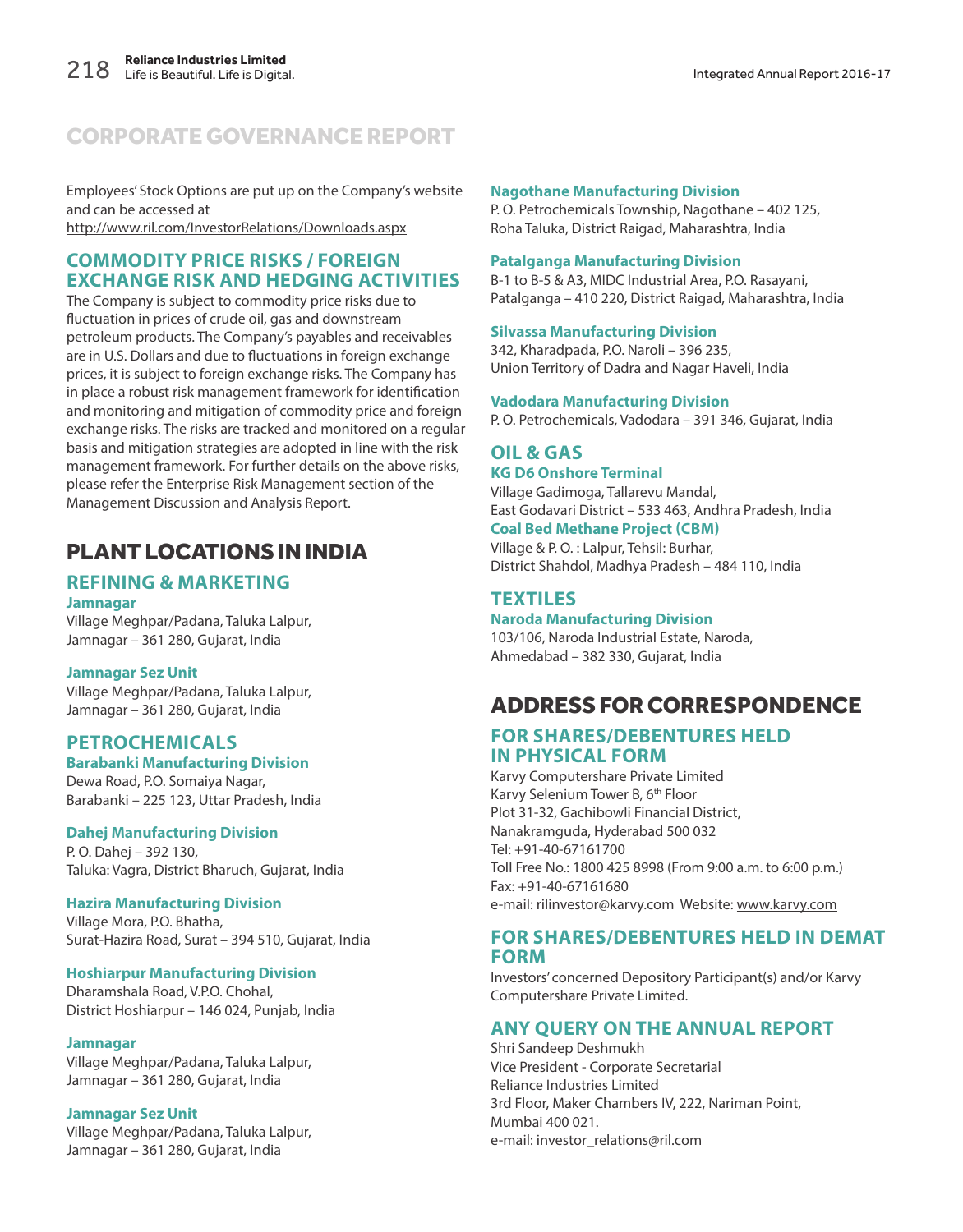|                                       | 02-56                        | 57-179                      | 180-277           | 278-419                               | 420-452                                  |     |
|---------------------------------------|------------------------------|-----------------------------|-------------------|---------------------------------------|------------------------------------------|-----|
| Corporate<br><b>Governance Report</b> | CORPORATE<br><b>OVERVIEW</b> | MANAGEMENT<br><b>REVIEW</b> | <b>GOVERNANCE</b> | <b>FINANCIAL</b><br><b>STATEMENTS</b> | <b>SHAREHOLDER</b><br><b>INFORMATION</b> | 210 |

### TRANSFER OF UNPAID/UNCLAIMED AMOUNTS AND SHARES TO INVESTOR EDUCATION AND PROTECTION FUND

During the year under review, the Company has credited ` 29.42 crore to the Investor Education and Protection Fund (IEPF) pursuant to Section 125(1) of the Companies Act, 2013.

The cumulative amount transferred by the Company to IEPF up to March 31, 2017 is ₹157.81 crore.

In accordance with Section 124(6) of the Companies Act, 2013 read with the Investor Education and Protection Fund Authority (Accounting, Audit, Transfer and Refund) Rules, 2016, as amended, the Company has initiated necessary action for transfer of all shares in respect of which dividend declared for the financial year 2009-10 or earlier financial years has not been paid or claimed by the members for seven consecutive years or more.

The Company has uploaded on its website the details of unpaid and unclaimed amounts lying with the Company as on September 1, 2016 as also the details of shares liable for transfer in the name of IEPF Authority. The aforesaid details are put on the Company's website and can be accessed at: http://www.ril. com/InvestorRelations/ShareholdersInformation.aspx. The Company has also uploaded details of shares liable for transfer in the name of IEPF Authority on the website of the Ministry of Corporate Affairs (www.mca.gov.in)

### EQUITY SHARES IN THE SUSPENSE ACCOUNT

In terms of Regulation 39 of the Listing Regulations, the Company reports the following details in respect of equity shares lying in the suspense accounts which were issued in demat form and physical form, respectively:

| <b>Particulars</b>                                                                                                                       | <b>Demat</b>                     |                            | <b>Physical</b>                                               |                            |
|------------------------------------------------------------------------------------------------------------------------------------------|----------------------------------|----------------------------|---------------------------------------------------------------|----------------------------|
|                                                                                                                                          | Number of<br><b>Shareholders</b> | Number of<br>equity shares | Number of<br><b>Shareholders</b><br>(phase wise<br>transfers) | Number of<br>equity shares |
| Aggregate Number of shareholders and the outstanding shares in the<br>suspense account lying as on April 1, 2016                         | 96                               | 1,308                      | 1,60,115                                                      | 60,47,599                  |
| Number of shareholders who approached the Company for transfer of<br>shares and shares transferred from suspense account during the year |                                  |                            | 1,096                                                         | 77,323                     |
| Number of shareholders and aggregate number of shares transferred to<br>the Unclaimed Suspense Account during the year                   |                                  |                            | 72                                                            | 3,712                      |
| Aggregate Number of shareholders and the outstanding shares in the<br>suspense account lying as on March 31, 2017                        | 96                               | 1,308                      | 1,59,091                                                      | 59,73,988                  |

The voting rights on the shares in the suspense account shall remain frozen till the rightful owners claim the shares.

### COMPLIANCE OF CORPORATE GOVERNANCE REQUIREMENTS SPECIFIED IN REGULATION 17 TO 27 AND REGULATION 46(2)(B) TO (I) OF LISTING REGULATIONS

| Sr.<br>No. | <b>Particulars</b>        | <b>Regulation</b> | <b>Compliance</b><br><b>Status</b><br>Yes / No/N.A. | Compliance observed for the following during the<br>financial year 2016-17                                                                                                                                                                                                                                                                                               |
|------------|---------------------------|-------------------|-----------------------------------------------------|--------------------------------------------------------------------------------------------------------------------------------------------------------------------------------------------------------------------------------------------------------------------------------------------------------------------------------------------------------------------------|
|            | <b>Board of Directors</b> | 17                |                                                     | $Yes \t m$ Composition<br>• Number of meetings<br>Review of compliance reports<br>Plans for orderly succession for appointments<br>Code of Conduct<br>Fees / compensation to non-executive Directors<br>Minimum information to be placed before the Board<br>Compliance Certificate<br>Risk assessment and management<br>Performance evaluation of Independent Directors |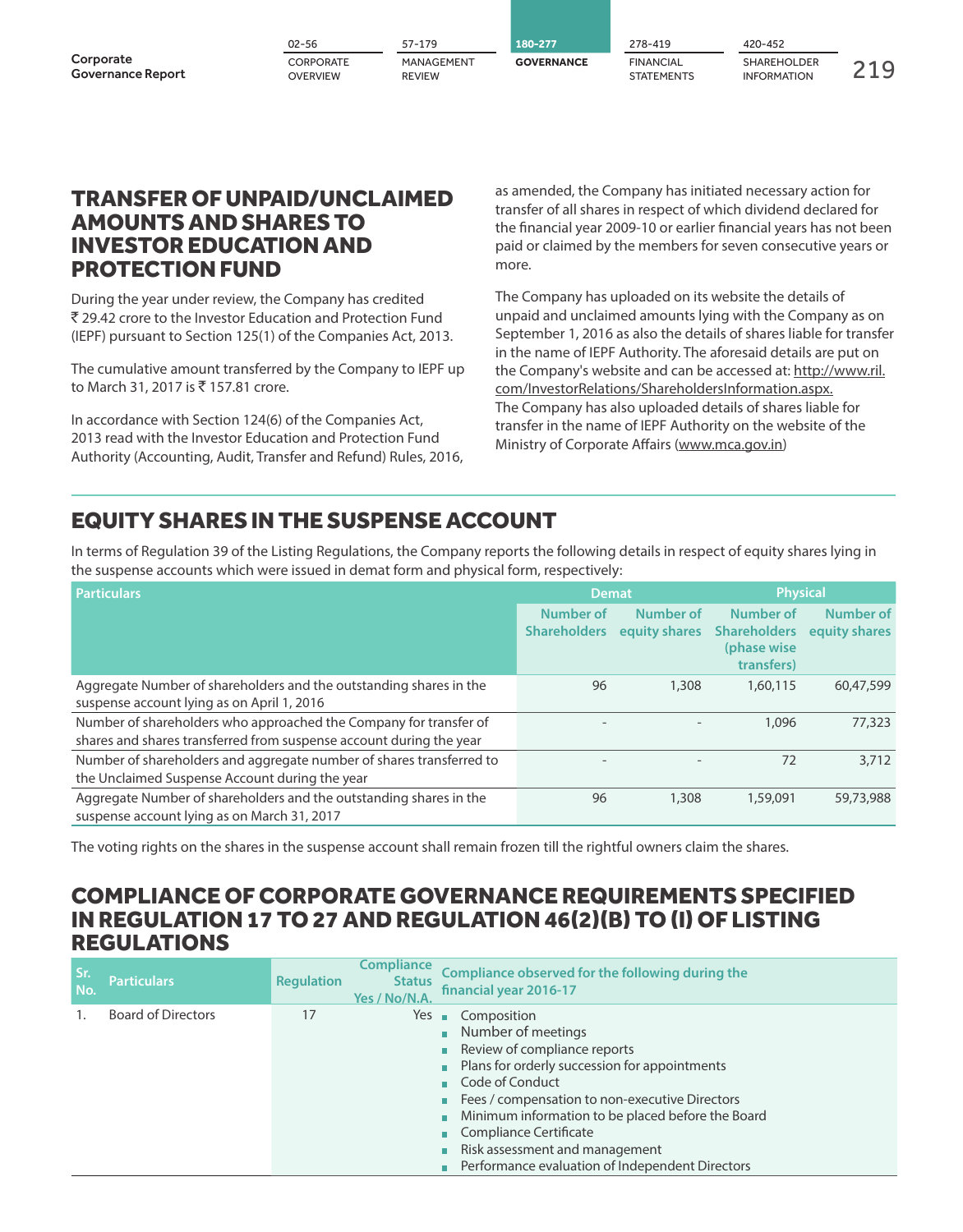| Sr. | <b>Particulars</b>                                                                                                             | <b>Regulation</b>    | <b>Compliance</b><br><b>Status</b> | Compliance observed for the following during the                                                                                                                                                                                                                                                                                                                                                                                                                          |
|-----|--------------------------------------------------------------------------------------------------------------------------------|----------------------|------------------------------------|---------------------------------------------------------------------------------------------------------------------------------------------------------------------------------------------------------------------------------------------------------------------------------------------------------------------------------------------------------------------------------------------------------------------------------------------------------------------------|
| No. |                                                                                                                                |                      | Yes / No/N.A                       | financial year 2016-17                                                                                                                                                                                                                                                                                                                                                                                                                                                    |
| 2.  | <b>Audit Committee</b>                                                                                                         | 18                   | Yes $\blacksquare$                 | Composition<br>Number of meetings<br>Ĥ.<br>Powers of the Committee<br>m.<br>Role of the Committee and review of information by the Committee<br>m.                                                                                                                                                                                                                                                                                                                        |
| 3.  | Nomination and<br><b>Remuneration Committee</b>                                                                                | 19                   | $Yes \blacksquare$                 | Composition<br>Role of the Committee<br>m.                                                                                                                                                                                                                                                                                                                                                                                                                                |
| 4.  | Stakeholders Relationship<br>Committee                                                                                         | 20                   | Yes $\blacksquare$                 | Composition<br>Role of the Committee                                                                                                                                                                                                                                                                                                                                                                                                                                      |
| 5.  | <b>Risk Management</b><br>Committee                                                                                            | 21                   | $Yes \blacksquare$                 | Composition<br>Role of the Committee<br>m.                                                                                                                                                                                                                                                                                                                                                                                                                                |
| 6.  | Vigil Mechanism                                                                                                                | 22                   | Yes $\blacksquare$                 | Formulation of Vigil Mechanism for Directors and employees<br>Director access to Chairperson of Audit Committee<br>m.                                                                                                                                                                                                                                                                                                                                                     |
| 7.  | <b>Related Party Transactions</b>                                                                                              | 23                   | Yes $\blacksquare$                 | Policy on Materiality of Related Party transactions and dealing<br>with Related Party Transactions<br>Approval including omnibus approval of Audit Committee<br>Review of Related Party transactions<br>• There were no material Related Party transactions                                                                                                                                                                                                               |
| 8.  | Subsidiaries of the<br>Company                                                                                                 | 24                   |                                    | Yes The Company did not have any material unlisted subsidiary and as a<br>result the compliances in respect of material unlisted subsidiary were not<br>applicable<br>Review of financial statements of unlisted subsidiary by the Audit<br>m.<br>Committee<br>Minutes of the Board of Directors of the subsidiaries are placed at the<br>п<br>meeting of the Board of Directors<br>Significant transactions and arrangements of unlisted subsidiary<br>m.                |
| 9.  | Obligations with respect<br>to Independent Directors                                                                           | 25                   | $Yes \blacksquare$                 | Maximum directorships and tenure<br>Meetings of Independent Directors<br>Familiarisation of Independent Directors                                                                                                                                                                                                                                                                                                                                                         |
| 10. | Obligations with respect<br>to employees including<br>senior management,<br>key managerial persons,<br>directors and promoters | 26                   |                                    | Yes Memberships / Chairmanships in Committees<br>Affirmation on compliance of Code of Conduct by Directors and Senior<br>m.<br>Management<br>Disclosure of shareholding by non-executive Directors<br>п<br>Disclosures by Senior Management about potential conflicts of interest<br>ш<br>Agreement with regard to compensation or profit sharing in connection<br>п<br>with dealings in securities of the Company by key managerial persons,<br>director and promoter    |
| 11. | Other Corporate<br>Governance requirements                                                                                     | 27                   | Yes $\blacksquare$                 | Compliance with discretionary requirements<br>Filing of quarterly compliance report on Corporate Governance<br>m.                                                                                                                                                                                                                                                                                                                                                         |
| 12. | Website                                                                                                                        | 46(2)(b)<br>to $(i)$ | Yes $\blacksquare$                 | Terms and conditions for appointment of Independent Directors<br>Composition of various Committees of the Board of Directors<br>n<br>Code of Conduct of Board of Directors and Senior Management Personnel<br>п<br>Details of establishment of Vigil Mechanism/Whistle Blower policy<br>ш<br>Policy on dealing with Related Party Transactions<br>Policy for determining material subsidiaries<br>Details of familiarization programmes imparted to Independent Directors |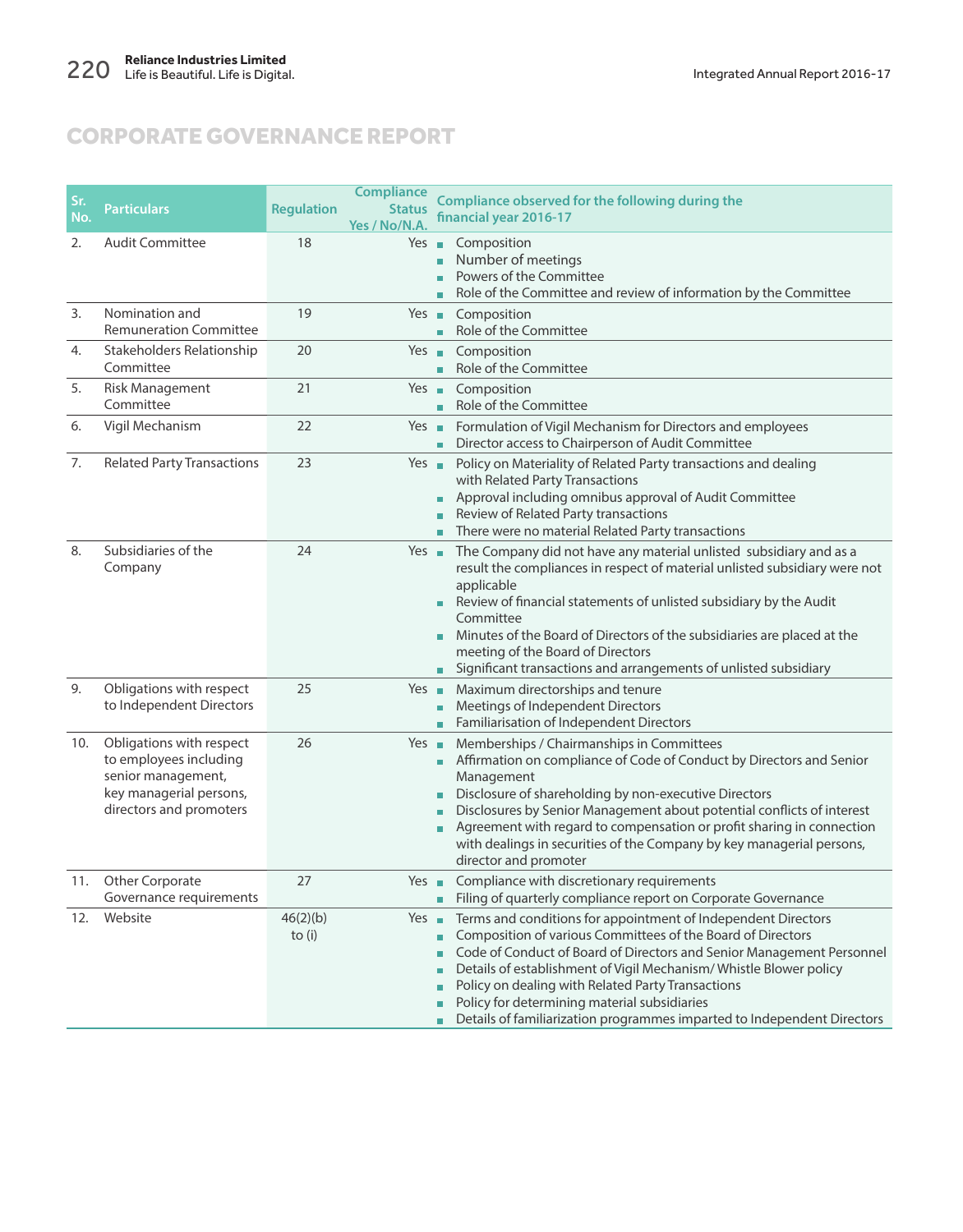|                                       | 02-56                        | $57 - 179$                  | 180-277           | 278-419                        | 420-452                                  |  |
|---------------------------------------|------------------------------|-----------------------------|-------------------|--------------------------------|------------------------------------------|--|
| Corporate<br><b>Governance Report</b> | CORPORATE<br><b>OVERVIEW</b> | MANAGEMENT<br><b>REVIEW</b> | <b>GOVERNANCE</b> | <b>FINANCIAL</b><br>STATEMENTS | <b>SHAREHOLDER</b><br><b>INFORMATION</b> |  |

### COMPLIANCE CERTIFICATE OF THE AUDITORS

Certificate from the Company's Auditors, Chaturvedi & Shah, Deloitte Haskins & Sells LLP and Rajendra & Co., confirming compliance with conditions of Corporate Governance, as stipulated under Regulation 34 of the Listing Regulations, is attached to this Report.

### ADOPTION OF MANDATORY AND NON-MANDATORY REQUIREMENTS

The Company has complied with all mandatory requirements of Regulation 34 of the Listing Regulations. The Company has adopted following non-mandatory requirements of Regulation 27 and Regulation 34 of the Listing Regulations.

### **COMMUNICATION TO SHAREHOLDERS**

Half-yearly reports covering financial results were sent to members at their registered addresses.

### **AUDIT QUALIFICATION**

The Company is in the regime of unqualified financial statements.

### **REPORTING OF INTERNAL AUDITOR**

The Internal Auditor directly reports to the Audit Committee.

### CERTIFICATE ON COMPLIANCE WITH CODE OF CONDUCT

I hereby confirm that the Company has obtained from all the members of the Board and Management Personnel, affirmation that they have complied with the 'Code of Conduct' and 'Our Code' for the financial year 2016-17.

**Mukesh D. Ambani** Mumbai, April 24, 2017 Chairman and Managing Director

### CEO AND CFO CERTIFICATION

The Chairman and Managing Director and the Chief Financial Officer of the Company give annual certification on financial reporting and internal controls to the Board in terms of Regulation 17(8) of the Listing Regulations. The Chairman and Managing Director and the Chief Financial Officer also give quarterly certification on financial results while placing the financial results before the Board in terms of Regulation 33(2) of the Listing Regulations. The annual certificate given by the Chairman and Managing Director and the Chief Financial Officer is published in this Report.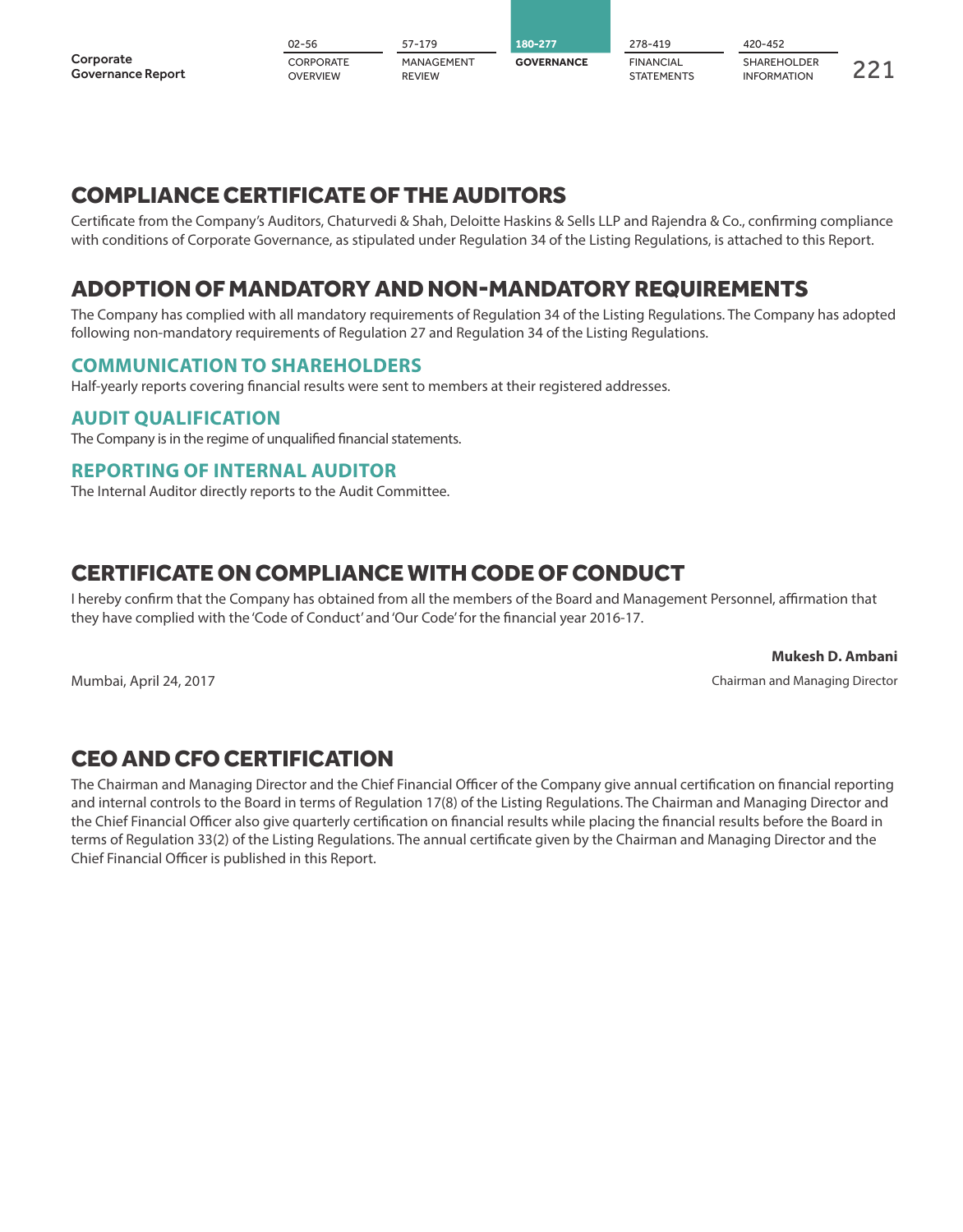### CEO / CFO CERTIFICATE

To,

The Board of Directors Reliance Industries Limited

- 1. We have reviewed financial statements and the cash flow statement of Reliance Industries Limited for the year ended 31st March, 2017 and to the best of our knowledge and belief:
	- i. these statements do not contain any materially untrue statement or omit any material fact or contain statements that might be misleading;
	- ii. these statements together present a true and fair view of the Company's affairs and are in compliance with existing accounting standards, applicable laws and regulations.
- 2. There are, to the best of our knowledge and belief, no transactions entered into by the Company during the year which are fraudulent, illegal or violative of the Company's Code of Conduct.
- 3. We accept responsibility for establishing and maintaining internal controls for financial reporting and we have evaluated the effectiveness of Company's internal control systems pertaining to financial reporting. We have not come across any reportable deficiencies in the design or operation of such internal controls.
- 4. We have indicated to the Auditors and the Audit Committee:
	- i. that there are no significant changes in internal control over financial reporting during the year;
	- ii. that there are changes in accounting policies during the year on account of Ind AS adoption and the same have been disclosed in the notes to the financial statement; and
	- iii. that there are no instances of significant fraud of which we have become aware.

**Mukesh D. Ambani** Chairman and Managing Director

**Alok Agarwal Srikanth Venkatachari** Chief Financial Officer Joint Chief Financial Officer

Mumbai, April 24, 2017